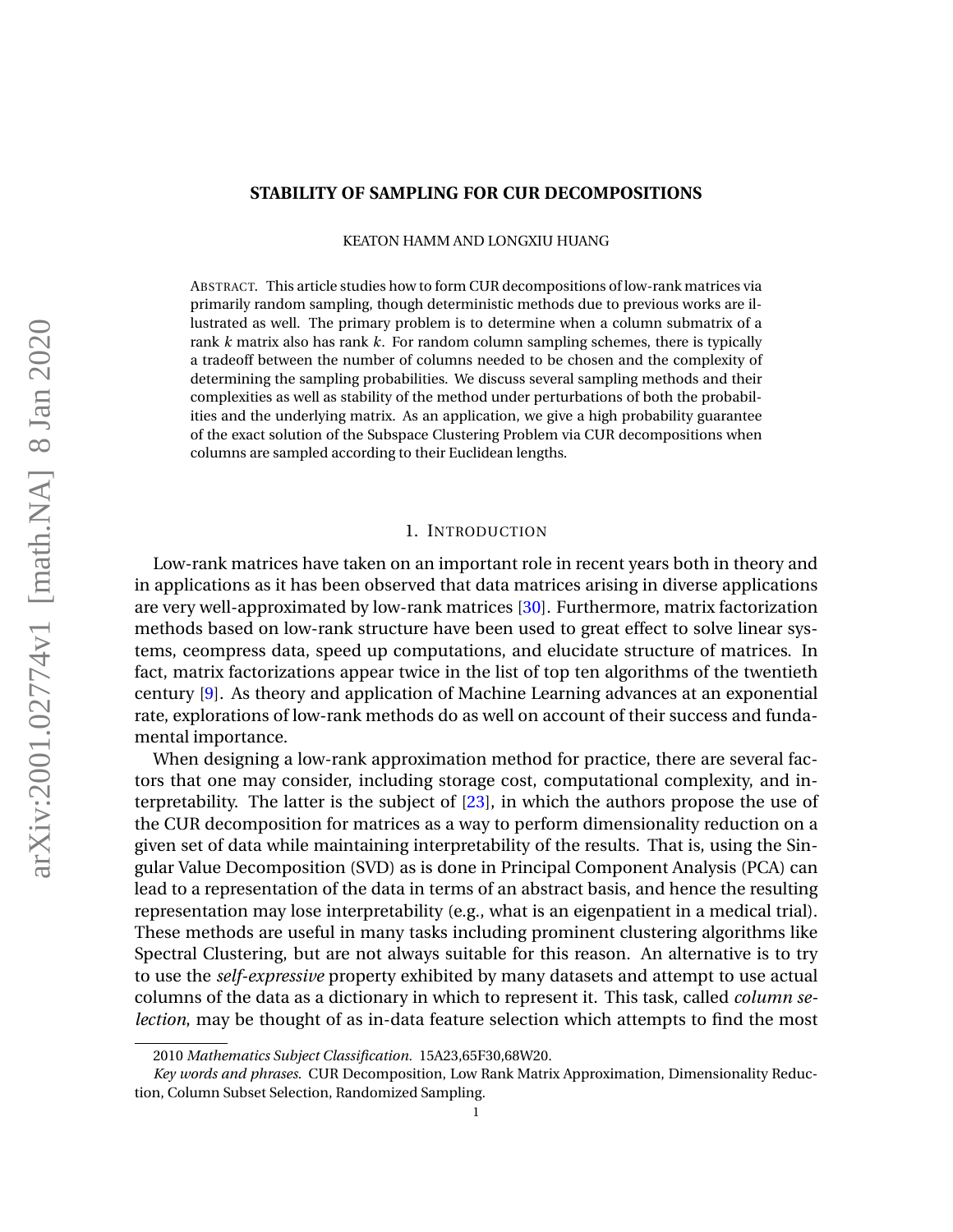representative data points to capture the salient features of the data. Of course one may perform row selection as well, in which case an approximation of the form  $A \approx C U R$  can be made in which the matrices *C* and *R* are column and row submatrices of *A* itself; approximations of this form are called CUR approximations (*U* is chosen in various ways which will be discussed in the sequel).

There are both deterministic and random methods for forming CUR approximations, each of which have advantages and drawbacks. For large matrices, random sampling is typically less computationally expensive, but requires that more columns and rows be selected to guarantee good performance. On the other hand, better theoretical guarantees may be given for certain deterministic column selection procedures. Many works on column and row selection use CUR approximations as a fast way to approximate the truncated SVD, e.g., [\[4,](#page-16-2) [10,](#page-16-3) [11,](#page-16-4) [12\]](#page-16-5). However, some of the proposed algorithms in the literature perform well asymptotically, but do not guarantee recovery of actual low-rank matrices (for instance, that of  $[10]$ ). In this article, we consider two main items: first, when do deterministic or random sampling procedures give rise to exact CUR decompositions for low-rank matrices (i.e.,  $A = CUR$ ), and second, are such methods stable under perturbations of either the underlying matrix or the sampling probabilities in the random case. As a sample application of our analysis, we illustrate how one can use our sampling guarantees to solve the Subspace Clustering Problem via some known matrix factorization methods.

# 2. MAIN RESULTS

We consider the problem of how to select columns and rows to obtain an exact CUR decomposition of a low rank matrix, and prove that this procedure is stable under small perturbations. Note that if *C* and *R* are column and row submatrices of *A* which has lowrank, and *U* is the matrix formed from entries where *C* and *R* overlap – i.e., if  $C = A(:, J)$ and  $R = A(I,:)$  then  $U := A(I, I)$  – then the classical statement of the CUR decomposition is that  $A = CU^{\dagger}R$  if and only if rank  $(U) = \text{rank}(A)$ . This exact decomposition goes back at least as far as the 1950s [\[24\]](#page-17-1) in the case that *U* is square and invertible (this case also follows from rank additivity for Schur decompositions [\[17\]](#page-16-6)); for a history, the reader is invited to consult [\[19\]](#page-16-7), but the main theorem therein which characterizes this exact decomposition is restated in Section [3.](#page-3-0) Our initial sampling result is obtained from some established results of Rudelson and Vershynin [\[27\]](#page-17-2). Here we state simplified versions of the results to indicate their flavor to the reader, and reference the full statement that appears later.

<span id="page-1-0"></span>**Theorem A** (Theorem [4.2\)](#page-6-0)**.** *If A has rank k, then sampling O*(*k* log*k*) *columns and rows of A independently with replacement according to column and row lengths, respectively, implies that*  $A = CU^{\dagger}R$  *with high probability.* 

Our method of proving Theorem [A](#page-1-0) allows for low sampling complexity (note that at least *k* rows and columns must be sampled to achieve a valid CUR decomposition, so we incur only an extra log*k* factor) and also allows columns and rows to be sampled independently of each other. Moreover, our proof technique allows us to demonstrate stability of this sampling method in the following sense.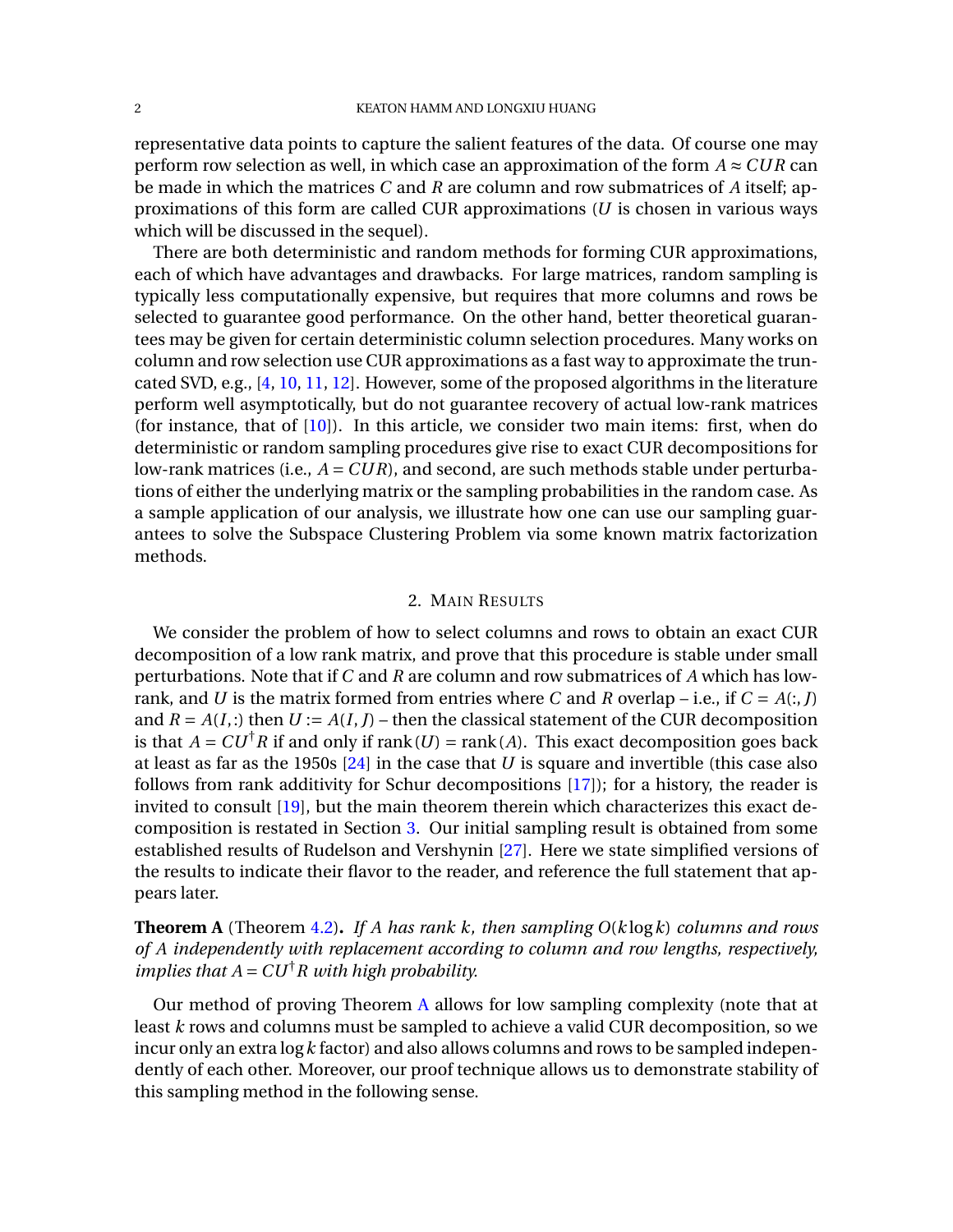<span id="page-2-0"></span>**Theorem B** (Theorem [5.1\)](#page-7-0)**.** *If A has rank k, and p<sup>i</sup>* ,*q<sup>i</sup> are probability distributions determined by the column and row lengths of A, respectively, then for any probability distribu*tions which satisfy  $\tilde{p}_i \ge \alpha_i p_i$ ,  $\tilde{q}_i \ge \beta_i q_i$  for some  $\alpha_i, \beta_i > 0$ , sampling  $O(k \log k)$  columns *and rows of A independently with replacement according to*  $\tilde{p}$  *and*  $\tilde{q}$ *, respectively, implies that*  $A = CU^{\dagger}R$  *with high probability.* 

As a corollary, we find that uniform sampling of rows and columns yields an exact CUR decomposition with high probability; this result is new: the only previous results for uniform sampling were given by Chiu and Demanet under coherence assumptions on the columns of *[A](#page-1-0)* [\[6\]](#page-16-8). Additionally, we may combine Theorems A and [B:](#page-2-0) suppose that  $\tilde{A} = A + E$ where *A* has rank *k*, and we sample columns and rows of  $\tilde{A}$  to form  $\tilde{C}$ ,  $\tilde{R}$ , and  $\tilde{U}$ . These may be written as  $\tilde{C} = C + E(:,J)$ , for instance, where *C*, *R*, and *U* are the corresponding column, row, and intersection submatrices of the low rank matrix *A*. It is natural to ask what the likelihood is that sampling from the noisy version of *A* yields a CUR decomposition of *A* itself.

<span id="page-2-1"></span>**Corollary A** (Corollary [5.4\)](#page-8-0). *Suppose that*  $\widetilde{A} = A + E$ , with A having rank k. Suppose also *that no column or row of*  $\tilde{A}$  *is zero when the corresponding column or row of* A *is nonzero. Then sampling*  $O(k \log k)$  *columns and rows of*  $\widetilde{A}$  *uniformly with replacement yields*  $\widetilde{C}$ ,  $\widetilde{U}$ ,  $\widetilde{R}$ *such that*  $A = CU^{\dagger}R$  *with high probability.* 

Something more general than Corollary [A](#page-2-1) may be said: indeed if the noise is small compared to the matrix A, then sampling  $\tilde{A}$  according to its row and column lengths yields the same conclusion that  $A = CU^{\dagger}R$  above. This allows one to conclude that the error of  $\widetilde{A}-\widetilde{C}\widetilde{U}^{\dagger}\widetilde{R}$  is on the order of  $||E||$  via the perturbation results of [\[20\]](#page-16-9).

We also consider stability of sampling in terms of leverage scores instead of column and row lengths as in Theorem [B.](#page-2-0) It was already known that sampling  $O(k \log k)$  columns and rows via Leverage Score probabilities yields a valid CUR decomposition with high probability [\[23\]](#page-16-1), but we show that this is also stable as follows.

<span id="page-2-2"></span>**Theorem C** (Corollary [6.2\)](#page-11-0)**.** *If A has rank k, and p<sup>i</sup>* ,*q<sup>i</sup> are the Leverage Score probability distributions over the columns and rows of A, respectively, then for any probability distributions which satisfy*  $\tilde{p}_i \ge \alpha p_i$ ,  $\tilde{q}_i \ge \alpha q_i$  *for some*  $\alpha > 0$ *, sampling*  $O(k \log k)$  *columns* and  $\tilde{q}_i$  *implies that and rows independently with replacement according to probabilities*  $\tilde{p}$  *and*  $\tilde{q}$  *implies that*  $A = CU^{\dagger}R$  *with high probability.* 

With stability results according to the sampling schemes, we can prove a guarantee for solving the Subspace Clustering problem via randomized sampling; see Corollary [7.2.](#page-13-0)

2.1. **Prior Works.** The analogue of Theorem [A](#page-1-0) was proven for Leverage Score sampling [\[23\]](#page-16-1) (see Section [4.2](#page-5-0) for the definition), but these are expensive to compute exactly as it requires computing the truncated SVD of *A*, and moreover the sampling complexity there is higher order in *k*. Uniform sampling guarantees under incoherence assumptions on the columns of a matrix were given by Chiu and Demanet [\[6\]](#page-16-8) for CUR approximations. Most of the CUR approximation literature considers the case when *A* has full rank and one forms an approximation  $A \approx C U R$  where U can take a variety of forms. Typical estimates are in terms of the truncated SVD of *A*, i.e., of the additive error form: sampling  $O(f(k, \varepsilon))$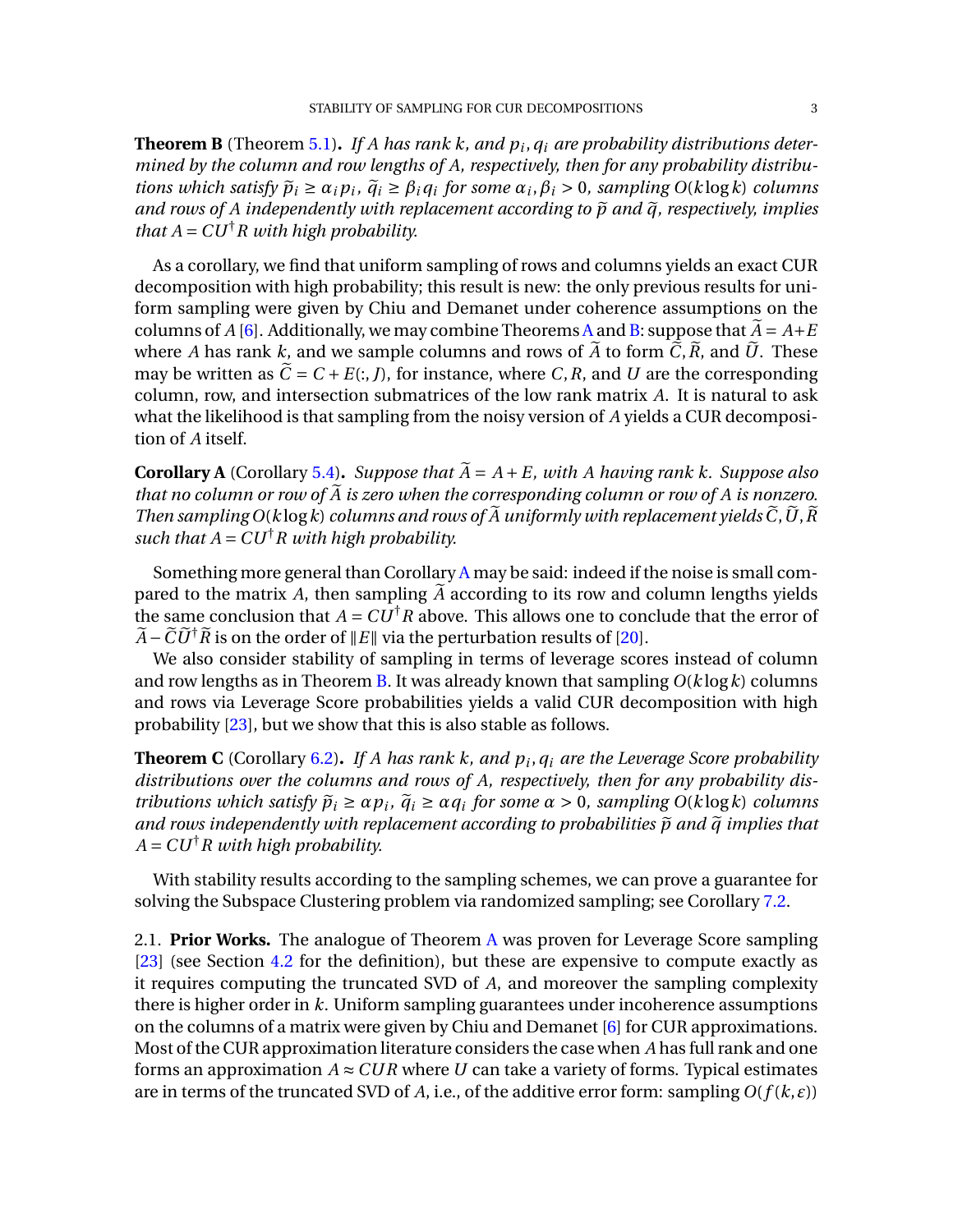columns and rows to yield  $||A - CUR|| \le \sigma_{k+1}(A) + O(\varepsilon) ||A||$ , or relative error form: sampling  $O(g(k,\varepsilon))$  columns and rows to yield  $||A-CUR|| \leq (1+O(\varepsilon))\sigma_{k+1}(A)$ , where typically *f* and *g* are polynomial in *k* and  $\varepsilon^{-1}$  and logarithms of these factors. An incomplete but representative list of papers in this vein are [\[10,](#page-16-3) [12,](#page-16-5) [23\]](#page-16-1). Finally, the case when *A* is square and symmetric positive semidefinite falls under the purview of the Nyström method, and finds abundant applications in Machine Learning due to the use of kernel matrices there. Some references in this line are [\[11,](#page-16-4) [14,](#page-16-10) [15,](#page-16-11) [25\]](#page-17-3), but we note that there are significant differences in CUR approximations compared to Nyström ones (see [\[20,](#page-16-9) Section 4]).

2.2. **Layout.** The rest of the paper proceeds as follows: Section [3](#page-3-0) contains the relevant notation and a characterization theorem for CUR decompositions which motivates some of the algorithmic aspects of the sequel; Section [4](#page-4-0) discusses deterministic and random column and row selection methods, and contains the precise statement of Theorem [A.](#page-1-0) Section [5](#page-7-1) contains precise statements of our stability results in Theorem [B](#page-2-0) and Corollary [A,](#page-2-1) and Section [6](#page-10-0) contains the precise statement of Theorem [C.](#page-2-2) The tie-in to Subspace Clustering is in Section [7,](#page-12-0) and a summary of the different results and complexities along with a discussion of benefits and drawbacks of each is contained in Section [8,](#page-13-1) while the remainder of the sections contain the proofs of the main results.

## 3. BACKGROUND

<span id="page-3-0"></span>3.1. **Notations.** We will use  $K$  to represent either the real or complex field. Any matrix  $A \in \mathbb{K}^{m \times n}$  has a Singular Value Decomposition of the form  $A = W\Sigma V^*$ , where  $W$  and *V* are orthogonal matrices, and Σ has entries only along its diagonal (the eigenvalues of *A* ∗ *A* or equivalently of *AA*<sup>∗</sup> ) which are the *singular values* of *A*, and which are assumed to be in decreasing order and are denoted by  $\sigma_{\text{max}} = \sigma_1 \ge \sigma_2 \ge \cdots \ge \sigma_{\text{min}} = \sigma_{\text{rank}(A)} > 0$  (the rest of the singular values, if any, are 0, but we will be concerned primarily with rectangular matrices and so will consider  $\sigma_{\min}$  to be the minimal nonzero singular value of *A*). If the underlying matrix must be specified, we write  $\sigma_i(A)$ . For a given matrix,  $\kappa(A)$  will denote its generalized spectral condition number (e.g., [\[8\]](#page-16-12)), i.e.,

$$
\kappa(A) := \frac{\sigma_{\max}(A)}{\sigma_{\min}(A)} = ||A||_2 ||A^{\dagger}||_2.
$$

The symbol  $[n]$  denotes the set  $\{1, ..., n\}$  for  $n \in \mathbb{N}$ . Given  $I \subset [m]$ ,  $A(I,:)$  represents the row submatrix of *A* according to the set *I* (i.e.,  $A(I,:) \in \mathbb{K}^{|I| \times n}$ ). The column submatrix *A*(:*, J*) ∈  $\mathbb{K}^{m\times |J|}$  is defined similarly for *J* ⊂ [*n*], and *A*(*I*, *J*) is the overlap of these two.

We use  $a \geq b$  to mean that  $a \geq cb$  for some universal constant  $c > 0$ .

3.2. **Characterization of CUR decompositions.** For the reader's convenience, we recall the following characterization of CUR decompositions of low-rank matrices given in [\[19\]](#page-16-7).

<span id="page-3-1"></span>**Theorem 3.1** ([\[19\]](#page-16-7)). Let  $A \in \mathbb{K}^{m \times n}$  be fixed, and let  $I \subset [m]$ ,  $J \subset [n]$ . Let  $C = A(:,J)$  and  $R = A(I,:)$  *be column and row submatrices of A, respectively, and let*  $U = A(I, J)$  *<i>be their intersection. Then the following are equivalent:*

<span id="page-3-4"></span><span id="page-3-3"></span><span id="page-3-2"></span> $(i)$  rank  $(U)$  = rank  $(A)$  $(iii)$   $A = CU^{\dagger}R$  $(iii)$   $A = CC^{\dagger}AR^{\dagger}R$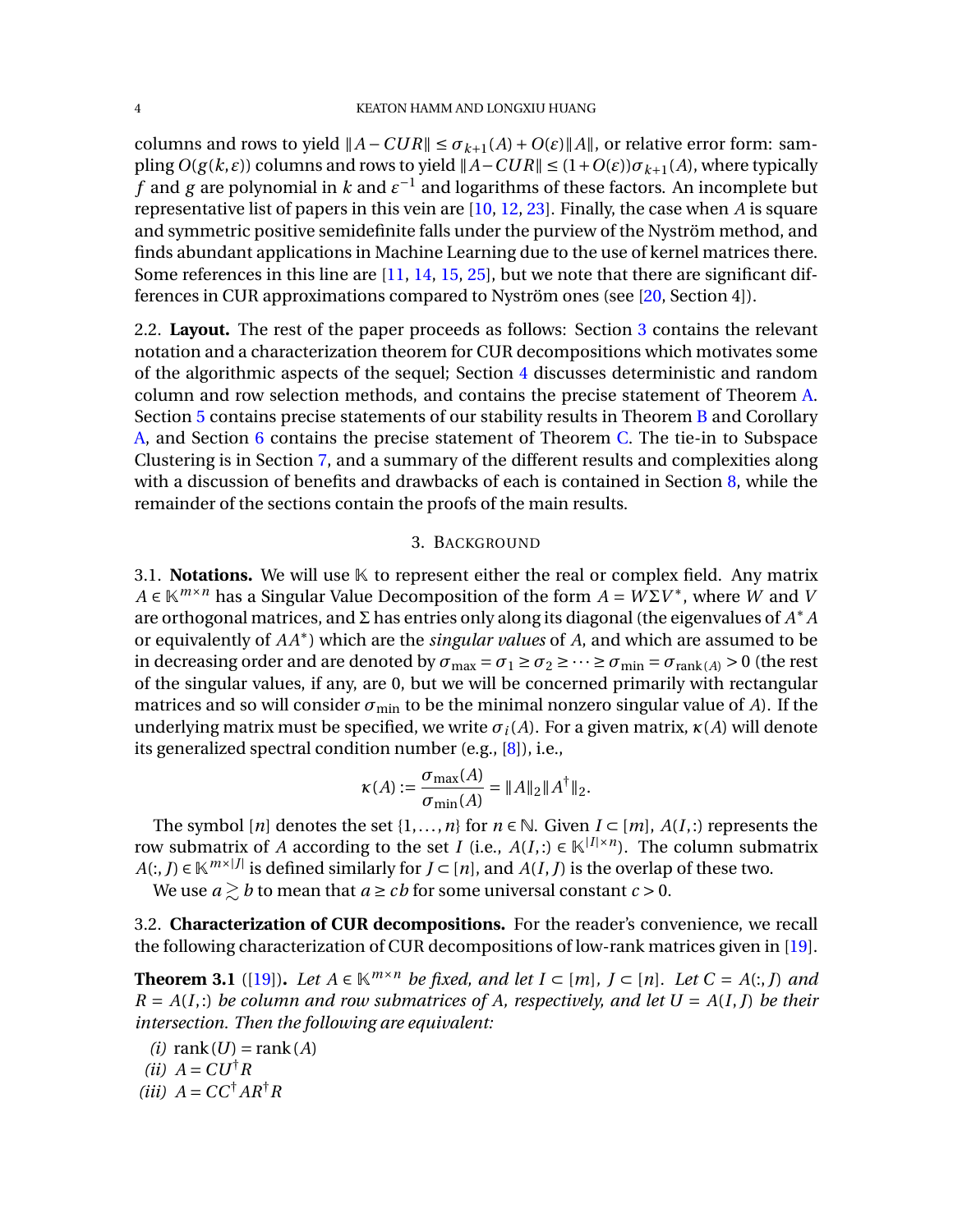<span id="page-4-1"></span> $(iv)$   $A^{\dagger} = R^{\dagger} U C^{\dagger}$  $(v)$  rank  $(C)$  = rank  $(R)$  = rank  $(A)$ . *Moreover, if any of the equivalent conditions above hold, then*  $U^\dagger$  *=*  $C^\dagger A R^\dagger$  *.* 

An important note for the sequel is that Theorem [3.1](#page-3-1) holds even when *I* and *J* are allowed to be subsets of indices with repetitions allowed, and thus, e.g., *C* may contain repeated columns of *A*. Additionally, the equivalence [\(i\)](#page-3-2) $\Leftrightarrow$  [\(v\)](#page-4-1) allows for algorithms which choose columns and rows in parallel rather than sequentially which still allow one to show that an exact CUR decomposition of the form [\(ii\)](#page-3-3) or equivalently [\(iii\)](#page-3-4) is obtained.

## 4. COLUMN AND ROW SAMPLING FOR CUR DECOMPOSITIONS

<span id="page-4-0"></span>Here, we tackle the problem of determining how to select columns and rows such that an exact CUR decomposition of a pure low-rank matrix *A* may be obtained. The methods considered here break down into two categories: deterministic and random sampling. Typically randomized methods require one to oversample columns and rows to ensure an exact decomposition and so might naturally not always preferred; however, their complexity may be less than the deterministic algorithms and so may be more suitable for truly large-scale matrices. We proceed by highlighting several procedures in each category, and end the section by comparing their overall complexities.

4.1. **Deterministic Sampling.** There are several deterministic methods for column subset selection; for example, the QR decomposition based algorithm of Voronin and Martinsson [\[32\]](#page-17-4) and the Discrete Empirical Interpolation Method (DEIM) of Sorensen and Embree [\[5,](#page-16-13) [28\]](#page-17-5). In this section, we will present DEIM for choosing column and row submatrices of *A* which guarantees an exact CUR decomposition for a low-rank matrix.

The DEIM algorithm chooses *k* columns from  $A \in \mathbb{K}^{m \times n}$  by viewing the columns of  $V_k =$  $[v_1 \quad v_2 \quad \dots \quad v_k]$  one at a time, where  $v_i$  is the right singular vector of *A* corresponding to the *i*-th largest singular value of *A*. The algorithm starts from the leading singular vector  $v_1$ , and the first index  $p_1$  corresponds to the largest magnitude entry in  $v_1$ , i.e.,  $|v_1(p_1)| =$ *W*<sub>1</sub>k<sub>∞</sub>. With *I<sub>n</sub>* being the *n* × *n* identity, set  $\mathbf{p}_1 = [p_1]$ ,  $P_1 = I_n(:,\mathbf{p}_1)$ ,  $V_1 = [v_1]$ , and define the projection operator  $\mathcal{P}_1 = v_1 (P_1^T)$  $\sum_{1}^{T} v_1$ <sup> $-1$ </sup> $P_1^T$  $\frac{1}{1}$ .

Suppose we have *j* −1 indices, with

$$
\mathbf{p}_{\mathbf{j}-\mathbf{1}} = \begin{bmatrix} p_1 \\ \vdots \\ p_{j-1} \end{bmatrix}, \quad P_{j-1} = I_n(:,\mathbf{p}_{\mathbf{j}-\mathbf{1}}), \quad V_{j-1} = \begin{bmatrix} v_1 & \dots & v_{j-1} \end{bmatrix},
$$

and

$$
\mathcal{P}_{j-1} = V_{j-1} (P_{j-1}^T V_{j-1})^{-1} P_{j-1}^T.
$$

Define the residual  $r_j = v_j - \mathcal{P}_{j-1}v_j$ , and the next index  $p_j$  is chosen such that  $|r_j(p_j)| =$  $||r_i||_{\infty}$ .

After  $\ell$  iterations in the DEIM algorithm, we have indices  $\mathbf{p}_\ell$  which satisfy the property  $||V_k(\mathbf{p}_{\ell},:)|| < \sqrt{\frac{m\ell}{3}}$  $\frac{n\ell}{3}2^{\ell}$ .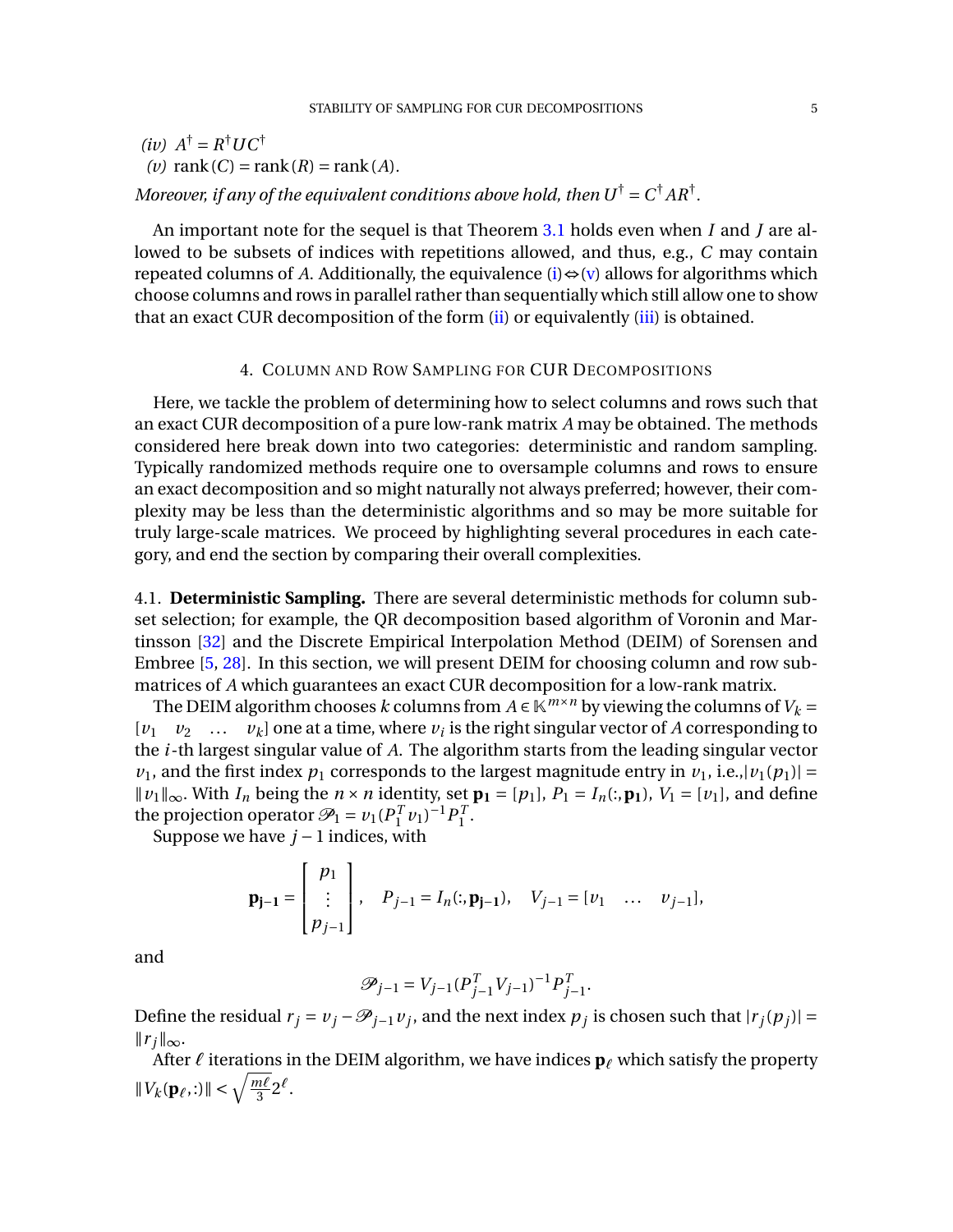<span id="page-5-1"></span>**Proposition 4.1.** *Let*  $A \in \mathbb{K}^{m \times n}$  *have rank k, and let*  $J \subset [n]$  *be the set of k column indices given by implementing the DEIM algorithm. Set*  $C = A(:, J)$ *. Then rank*  $(C) = \text{rank}(A)$ . Con*sequently, if I* ⊂ [*m*] *is a set of row indices given by running the DEIM algorithm on A*<sup>∗</sup> *and*  $U = A(I, I), R = A(I,:),$  then  $A = CU^{\dagger}R$ .

*Proof.* By [\[28,](#page-17-5) Lemma 3.2], we have that  $rank(R) = rank(A)$  and  $rank(C) = rank(A)$ . Therefore,  $A = CU^{\dagger}R$  by Theorem [3.1.](#page-3-1)

<span id="page-5-0"></span>4.2. **Randomized Sampling.** Here we ask the question: given a low rank matrix *A*, how should we choose rows and columns to obtain a valid CUR decomposition as in Theorem [3.1?](#page-3-1) Due to the equivalence of [\(ii\)](#page-3-3) and [\(v\)](#page-4-1) in Theorem [3.1,](#page-3-1) it suffices to choose columns and rows of *A* independently such that the related matrices *C* and *R* have the same rank as *A* itself.

When randomly sampling columns, one might either do so via a Bernoulli random trial at each column, or alternatively might sample columns with or without replacement according to a given probability distribution over the indices. Here, we focus on the latter setting and show that in most cases, mildly oversampling columns yields a valid CUR decomposition with high probability. In particular, while one evidently must sample at least *k* columns, we show that often sampling  $O(k \log k)$  columns is effective. Three primary sampling distributions are considered based on previous work – uniform [\[6\]](#page-16-8), column lengths [\[10,](#page-16-3) [21\]](#page-16-14), and leverage scores [\[12\]](#page-16-5). They are defined thusly:

$$
p_j^{\text{unif}} := \frac{1}{n}, \quad p_j^{\text{col}} := \frac{\|A(:,j)\|_2^2}{\|A\|_F^2}, \quad p_j^{\text{lev},k} := \frac{1}{k} \|V_k(j,:)\|_2^2, \quad j \in [n].
$$

The distributions for the rows are defined analogously, with  $V_k$  being replaced by  $W_k$  (the left singular vectors) in the case of leverage scores; for notational purposes we denote these  $q_i^{\text{unif}}$  $\iint_i$ ,  $q_i^{\text{row}}$  $\int_{i}^{\text{row}}$ , and  $q_i^{\text{lev},k}$  $i$ <sup>lev,*k*</sup> for *i* ∈ [*m*]. Note that for leverage scores, *k* does not have to be the rank of *A* in general, but the parameter *k* determines how much the right singular vectors are truncated.

Uniform sampling is the easiest and cheapest to implement, but it can fail to provide good results, especially given a sparse input matrix, for example. On the other hand, leverage scores typically achieve the best performance because they capture the eigenspace structure of the matrix, but this comes at the cost of a higher computational load to compute the distribution as it requires computing the truncated SVD of the initial matrix. Column/row length sampling typically lies between both of the others in terms of performance as well as computational complexity.

In the algorithms which sample in this manner, the number of rows and columns chosen is fixed and deterministic, but when Bernoulli trials are used one only knows the expected number which will be selected.

Here we must introduce the concept of the *stable rank* [\[29\]](#page-17-6), also called *numerical rank* [\[27\]](#page-17-2), of *A*, defined by

st.rank(A) := 
$$
\frac{\|A\|_F^2}{\|A\|_2^2} = \sum_{i=1}^{\text{rank}(A)} \frac{\sigma_i(A)^2}{\sigma_1(A)^2}.
$$

Evidently,  $st.\text{rank}(A) \leq \text{rank}(A)$ .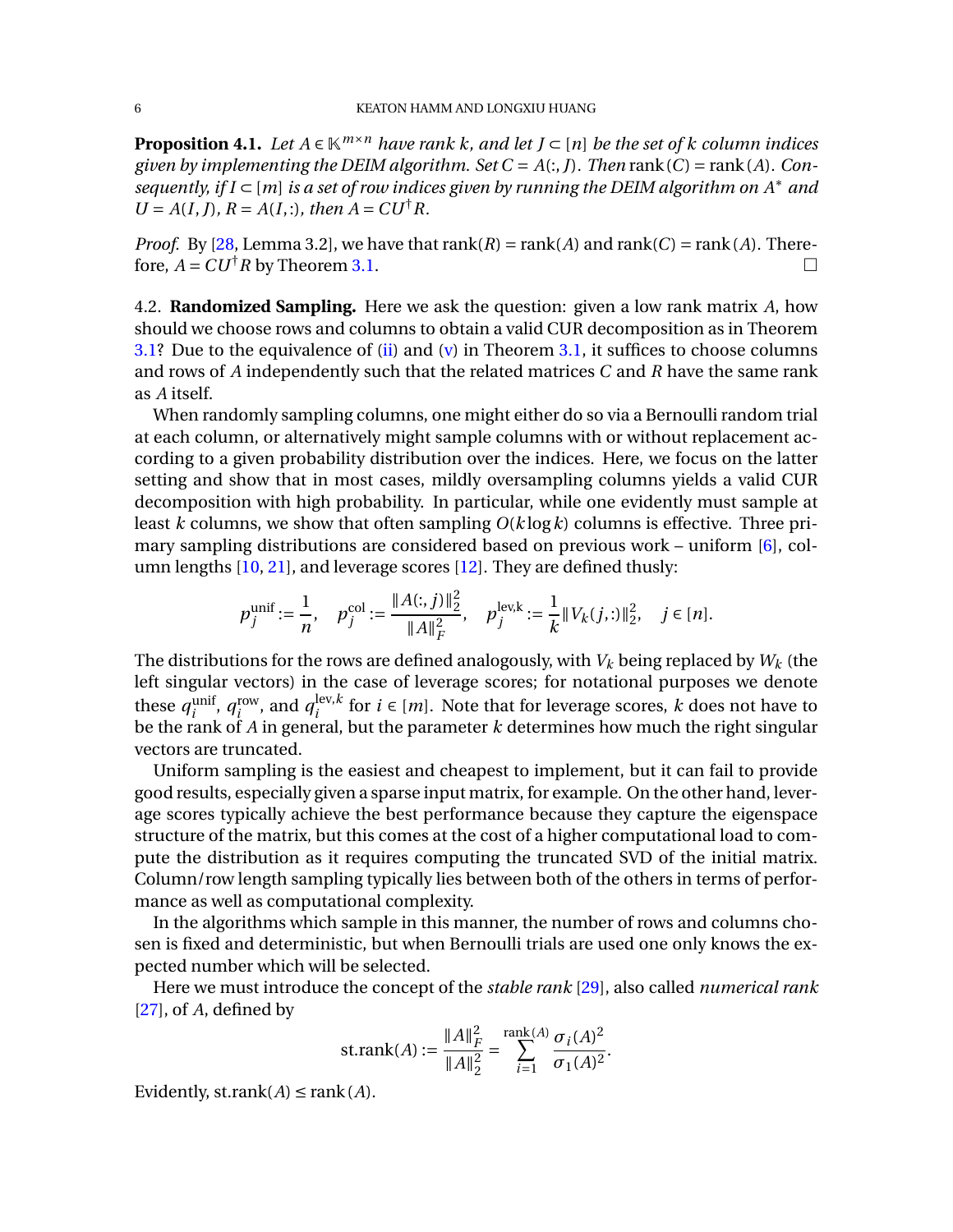One of the primary reasons for considering the stable rank of a matrix is that it is stable under small perturbations (whereas the rank is certainly not). In particular, if  $\widetilde{A} = A + E$ , then applications of the triangle inequality produce

$$
\text{st.rank}(A) \left( \frac{1 - \|E\|_F / \|A\|_F}{1 + \|E\|_2 / \|A\|_F} \right)^2 \le \text{st.rank}(\widetilde{A}) \le \text{st.rank}(A) \left( \frac{1 + \|E\|_F / \|A\|_F}{1 - \|E\|_2 / \|A\|_2} \right)^2.
$$

We see that if  $||E||_F / ||A||_F$  and  $||E||_2 / ||A||_2$  are small, then the stable ranks of  $\widetilde{A}$  and A are close, implying the claim.

The following theorem shows that one may sample essentially *r* log*r* columns and rows of a matrix (with  $r = st.rank(A)$ ) to obtain an exact CUR decomposition with high probability.

<span id="page-6-0"></span>**Theorem 4.2.** *Let*  $A \in \mathbb{K}^{m \times n}$  *have rank k and stable rank r. Let*  $\delta \in (0,1)$ *, and let*  $0 < \varepsilon$  $\kappa(A)^{-1}$ *. Let d*<sub>1</sub>  $\in$  [*m*]*, d*<sub>2</sub>  $\in$  [*n*] *satisfy* 

$$
d_1, d_2 \gtrsim \Big(\frac{r}{\varepsilon^4\delta}\Big) \log\Big(\frac{r}{\varepsilon^4\delta}\Big).
$$

*Choose I*  $\subset$  [*m*] *by sampling d*<sub>1</sub> *rows of A independently with replacement according to probabilities*  $q_i^{\text{row}}$  and choose  $J \subset [n]$  by sampling  $d_2$  columns of A independently with *replacement according to*  $p_i^{col}$ *. Set*  $R = A(I,:)$ *<i>, C* =  $A(:,J)$ *, and U* =  $A(I,J)$ *. Then with prob* $ability$  at least  $(1 - 2 \exp(-c/\delta))^2$ ,

$$
rank(U) = k \ and \ A = CU^{\dagger} R.
$$

*Moreover, the conclusion of the theorem also holds if we take I*<sup>0</sup> *and J*<sup>0</sup> *to be the indices of I and J above without repeated entries.*

The proof of Theorem [4.2](#page-6-0) is provided in Section [9.](#page-13-2)

It should be noted that Theorem [4.2](#page-6-0) utilizes the equivalent condition [\(v\)](#page-4-1) of Theorem [3.1](#page-3-1) which allows for a somewhat faster algorithm to sample columns and rows. Indeed, since we may check the ranks of *C* and *R* separately, we are able to choose columns and rows independently of each other and still guarantee an exact factorization. One could lessen the sampling complexity of columns by first choosing rows and then choosing columns according to the stable rank of the row matrix *R*; however, this would require sequential sampling and would take more time.

Also note that the sampling complexity in Theorem [4.2](#page-6-0) ostensibly depends on the stable rank of *A*, which is a reduction from most sampling methods for CUR approximations. However, our assumption on  $\varepsilon$  implies that  $\frac{r}{\varepsilon^4} \ge k$ , in which case our sampling complexity is at least  $\frac{k}{\delta} \log \left( \frac{k}{\delta} \right.$ *δ* ). Most results in the CUR approximation literature involving our choice of  $U^{\dagger}$  (e.g., [\[10\]](#page-16-3)) require sampling  $\frac{k}{\varepsilon^{\alpha}\delta}\log(\frac{k}{\varepsilon^{\alpha}\delta})$  rows and columns for some  $\alpha$  where the  $\epsilon$  is the same as ours. Thus our sampling bound could not be derived from the existing ones without being of higher order. There are more complicated choices for the matrix *U* in CUR which yield lower sampling complexity; for example Boutsidis and Woodruff [\[4\]](#page-16-2) provide guarantees for sampling  $O(k/\varepsilon)$  columns and rows, but their CUR approximation is much more complicated than ours. Remark [5.2](#page-7-2) contains further discussion of our sampling orders.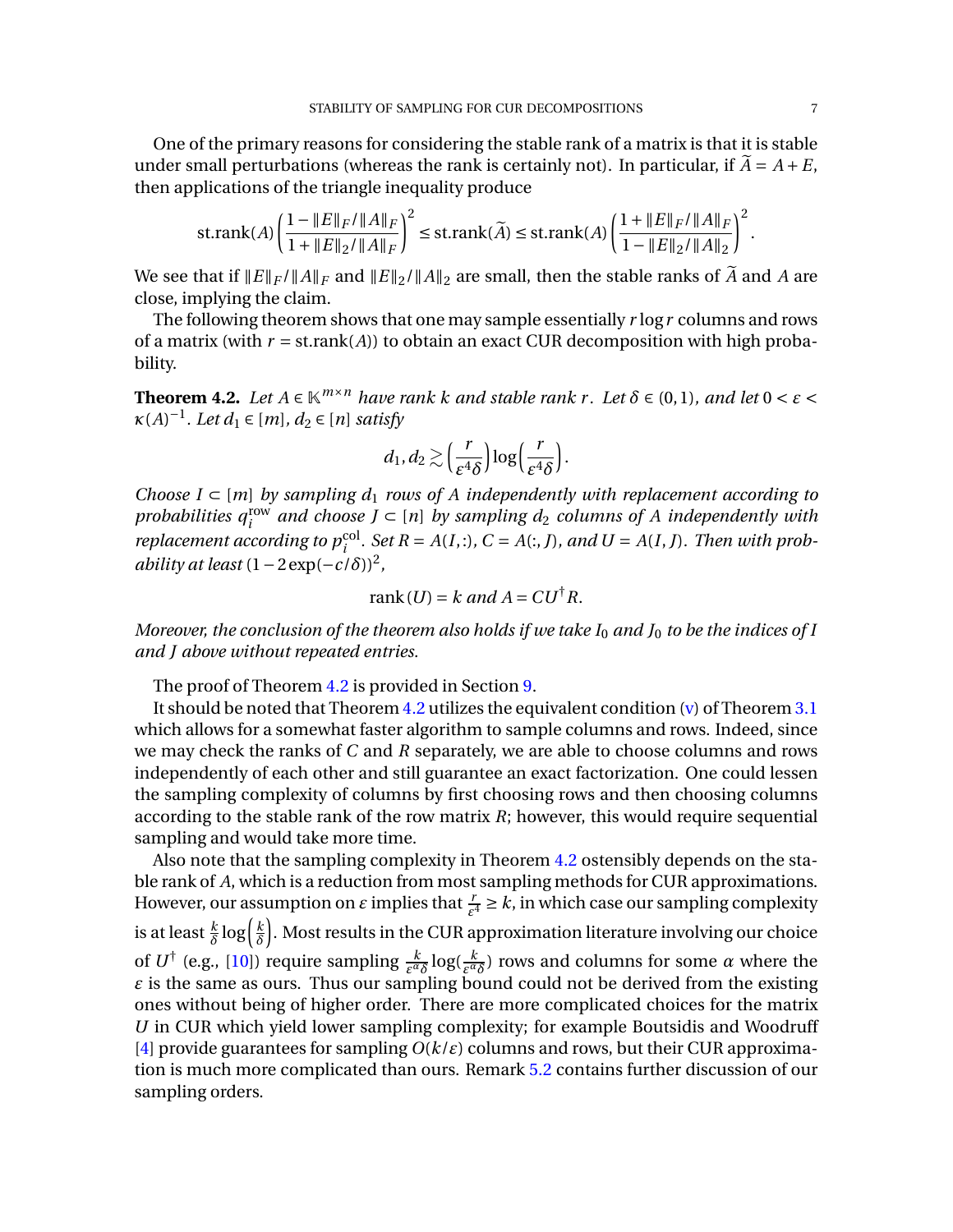## 5. STABILITY OF COLUMN/ROW SAMPLING

<span id="page-7-1"></span>5.1. **Randomized Sampling.** While Theorem [4.2](#page-6-0) is somewhat readily obtained from a previous analysis of Rudelson and Vershynin [\[27\]](#page-17-2), we extend their proof to illustrate that sampling with replacement is stable under perturbations of the probabilities, and moreover our analysis gives quantitative measures of said stability. This brings us to our main stability theorem about exact CUR decompositions whose proof may be found in Section [10.](#page-14-0)

<span id="page-7-0"></span>**Theorem 5.1.** *Let A* ∈ K*m*×*<sup>n</sup> be fixed and have stable rank r and rank k. Suppose that*  $\widetilde{p}$ ,  $\widetilde{q}$  are probability distributions satisfying  $\widetilde{p}_j \ge a_j^2$  $^2_j p^{\rm col}_j$  $\int_{i}^{\text{col}}$  and  $\tilde{q}_i \geq \beta_i^2$  $i^2 q_i^{\text{row}}$  $\int_i^{\text{row}}$  *for all i* ∈  $[m]$  *and*  $j \in [n]$  for some constants  $\alpha_i, \beta_i > 0$  (with the convention that  $\alpha_i = 1$  if  $A(:,j) = 0$  and  $\beta_i = 1$  $if A(i,:) = 0$ . Let  $\alpha := \min \alpha_i$ ,  $\beta := \min \beta_i$ , and let  $\gamma := \min \{\alpha, \beta\}$ . Let  $\delta \in (0,1)$  be given, and *let*  $0 < \varepsilon < \min\{\kappa(A)^{-1}, \delta^{-\frac{1}{4}}\sqrt{2\gamma}\}\)$ . Let  $d_1 \in [m], d_2 \in [n]$  satisfy

$$
d_1, d_2 \gtrsim \left(\frac{r}{\varepsilon^4 \delta}\right) \log \left(\frac{r}{\varepsilon^4 \delta}\right).
$$

*Choose I*  $\subset$  [*m*] *by sampling d*<sub>1</sub> *rows of A independently with replacement according to probabilities*  $\tilde{q}_i$  *and choose*  $J \subset [n]$  *by sampling*  $d_2$  *columns of A independently with replacement according to*  $\tilde{p}_i$ *. Set R* = *A*(*I*, *i*)*, C* = *A*(*i*, *J*)*, and U* = *A*(*I*, *J*)*. Then with probability at least* (1 − 2 exp( $-\frac{c\alpha^2}{\delta}$  $\frac{\alpha^2}{\delta}$ ))(1 – 2 exp( $-\frac{c\beta^2}{\delta}$ *δ* ))*, the following hold:*

$$
rank(U) = k \ and \ A = CU^{\dagger}R.
$$

*Moreover, the conclusion of the theorem also holds if we take I*<sup>0</sup> *and J*<sup>0</sup> *to be the indices of I and J above without repeated entries.*

<span id="page-7-2"></span>**Remark 5.2.** Note that the assumptions on  $\varepsilon$  and  $\delta$  imply certain relations, e.g.,

$$
\frac{r}{\varepsilon^4 \delta} \log \left( \frac{r}{\varepsilon^4 \delta} \right) = \Omega \left( \frac{k \kappa(A)^2}{\delta} \log \left( \frac{k \kappa(A)}{\delta} \right) \right),\,
$$

and if we additionally assume that  $\varepsilon = \Theta(\kappa(A)^{-1})$ , then

$$
\frac{r}{\varepsilon^4 \delta} \log \left( \frac{r}{\varepsilon^4 \delta} \right) = O \left( \frac{k \kappa (A)^4}{\delta} \log \left( \frac{k \kappa (A)}{\delta} \right) \right).
$$

**Remark 5.3.** Note that this sampling complexity of essentially *k* log*k* for both columns and rows is better than previous results which required first row sampling of order  $k^2\log k$ and then column sampling of order  $|R|^2 \log |R|$  with  $|R|$  being the number of rows selected (e.g.,  $[10]$ ). The observation of Theorem [3.1\(](#page-3-1)[v\)](#page-4-1) allows sampling to be done independently and thus achieve lower complexity.

5.2. **Corollaries.** Theorem [5.1](#page-7-0) admits many extensions. First, we illustrate its conclusion for uniform and leverage score sampling. The following essentially states that uniformly sampling rows and columns of *A* still yields  $A = CU^{\dagger}R$  with high probability in a certain sense; this is the first result of this kind that does not use any additional assumptions about the matrix *A* such as coherency (e.g. [\[6\]](#page-16-8)).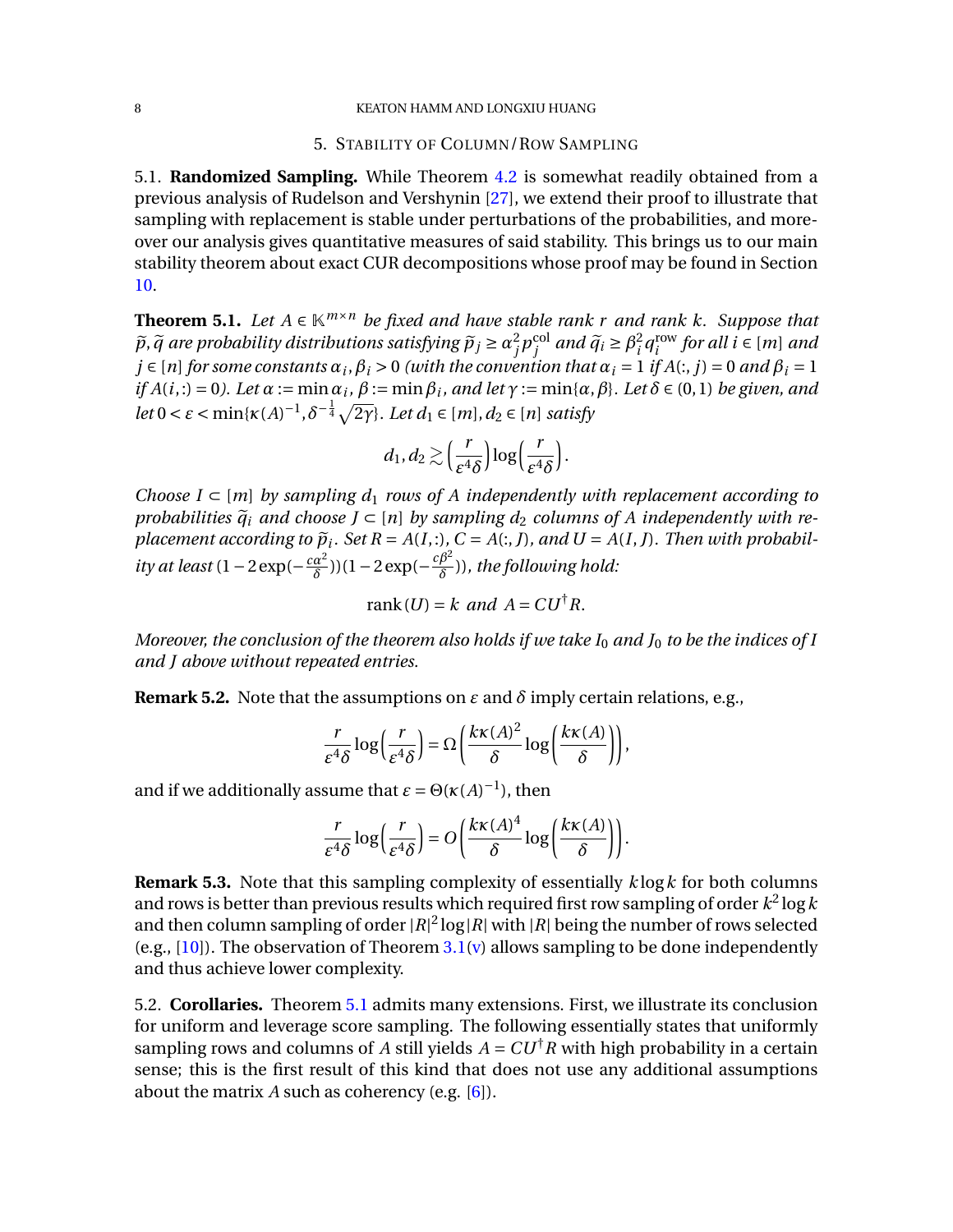<span id="page-8-0"></span>**Corollary 5.4.** Let  $A \in \mathbb{K}^{m \times n}$  have stable rank r and rank k. Let  $\alpha := \frac{1}{\sqrt{m}} \min\{\frac{\|A\|_F}{\|A(i,:)\|_2} : A(i,:)\}$  $p \neq 0$  *and*  $\beta := \frac{1}{\sqrt{n}} \min \{ \frac{\|A\|_F}{\|A(:,j)\|_2} : A(:,j) \neq 0 \}$ *, with*  $\gamma := \min\{\alpha, \beta\}$ *. Let*  $\delta \in (0,1)$  *be given, and let*  $0 < \varepsilon < \min\{\kappa(A)^{-1}, \delta^{-\frac{1}{4}}\sqrt{2\gamma}\}\$ . Then sampling  $d_1, d_2 \gtrsim \left(\frac{r}{\varepsilon^4}\right)$ *ε* 4*δ*  $\log\left(\frac{r}{c^4}\right)$ *ε* 4*δ* ´ *columns and rows of A uniformly with replacement yields C*,*U*, *and R such that with probability at least*  $(1-2 \exp(-\frac{c\alpha^2}{\delta})$  $\frac{\alpha^2}{\delta}$ ))(1 – 2 exp( $-\frac{c\beta^2}{\delta}$ *δ* ))*,*

$$
rank(U) = k \ and \ A = CU^{\dagger}R.
$$

*Proof.* With the definitions of  $\alpha$ ,  $\beta$ , we have that  $\widetilde{q}_i = q_i^{\text{unit}}$  $\frac{\text{unif}}{i} = \frac{1}{n}$  $\frac{1}{m} \geq \alpha_i^2$  $\frac{2}{i}q_i^{\text{col}}$  where  $\alpha_i^2$  $\frac{2}{i} = \frac{1}{n}$ *m*  $\frac{\|A\|_F^2}{\|A(i,:)\|_2^2}$ . The analogous statement holds for  $\tilde{p}_j = p_j^{\text{unit}}$  $\frac{1}{j}$  =  $\frac{1}{n}$  $\frac{1}{n}$ , whereby an appeal to Theorem [5.1](#page-7-0) yields the desired conclusion.

<span id="page-8-2"></span>**Remark 5.5.** It should be noted that the statement of Corollary [5.4](#page-8-0) can be generalized somewhat. We will not write the full statement, but suppose  $\tilde{p}_j \ge \varepsilon_0^2 > 0$  and  $\tilde{q}_i \ge \varepsilon_1^2 > 0$ , then defining  $\alpha := \varepsilon_1^2 \min\{\frac{\|A\|_F}{\|A(i,:)\|_2} : A(i,:)\neq 0\}$  and  $\beta$  analogously using  $\varepsilon_0$  and the column norms. With these definitions in hand, the rest of the conclusion of Corollary [5.4](#page-8-0) holds for these parameters *α* and *β*.

**Remark 5.6.** Embedded in the parameters of Corollary [5.4](#page-8-0) is an indication of the tradeoff between the sparsity of rows and columns of *A* and the required sampling order, which one would expect to have in order to guarantee success of uniform sampling. Indeed, consider the extreme case when *A* consists of a single nonzero entry. In this case,  $\alpha$  =  $\frac{-1}{2}$  $\frac{1}{m}$ , and the requirement on  $\varepsilon$  is such that approximately  $m$  rows need to be sampled to guarantee that the single meaningful one is selected, which is the correct sampling order given that the rows are chosen uniformly at random.

The following shows the exact decomposition in the case of leverage score sampling.

<span id="page-8-1"></span>**Lemma 5.7.** *For*  $A \in \mathbb{K}^{m \times n}$  *having rank k and stable rank r*,

$$
p_j^{\text{lev},k} \ge \frac{r}{k} p_j^{\text{col}}, \quad j \in [n].
$$

*The same inequality holds for*  $i \in [m]$  *when comparing*  $q_i^{\text{row}}$  *with*  $q_i^{\text{lev},k}$ *.* 

*Proof.* Let *j* ∈ [*n*] be fixed but arbitrary, and let  $A = W\Sigma V^*$  be the full SVD of *A* and  $A =$  $W_k\Sigma_kV_k^*$  $\mathcal{L}_k^*$  be its compact SVD. By unitary invariance, we have

$$
||A(:,j)||_2^2 = ||W\Sigma V^*(:,j)||_2^2 = ||\Sigma V^*(:,j)||_2^2.
$$

By the block structure of Σ, the latter quantity is  $\left\| \Sigma_k V_k^* \right\|$  $\sum_{k}^{k}$  (:, *j*)  $\|_{2}^{2} = \sum_{i} |\sigma_{i}|^{2} |V_{k}^{*}|$  $(k^*(i,j)|^2$  which is at most  $\sigma_1^2$  $\frac{2}{1}$ ||  $V_k^*$  $\chi_k^*(:, j)$   $\|_2^2$  $_2^2$ . The proof is complete upon dividing by  $\|A\|_F^2$  $\frac{2}{F}$  and recalling that  $p_i^{\text{lev},k}$  $j$ <sup>lev, $k = \frac{1}{k}$ </sup>  $\frac{1}{k}$  *W*<sup>\*</sup>  $\int_k^*(:,j)\|_2^2$  $\frac{2}{2}$  and the definition of stable rank. The statement and proof for the row leverage scores are identical.

**Corollary 5.8.** Let  $A \in \mathbb{K}^{m \times n}$  have rank k and stable rank r. Set  $\alpha^2 = \beta^2 = \frac{r}{k}$ *k* . *Then with the notations and assumptions of Theorem [5.1,](#page-7-0) sampling*  $d_1, d_2 \gtrsim \left(\frac{R}{\epsilon^4}\right)$ *ε* 4*δ*  $\log \left( \frac{r}{c^4} \right)$ *ε* 4*δ* ´ *columns and*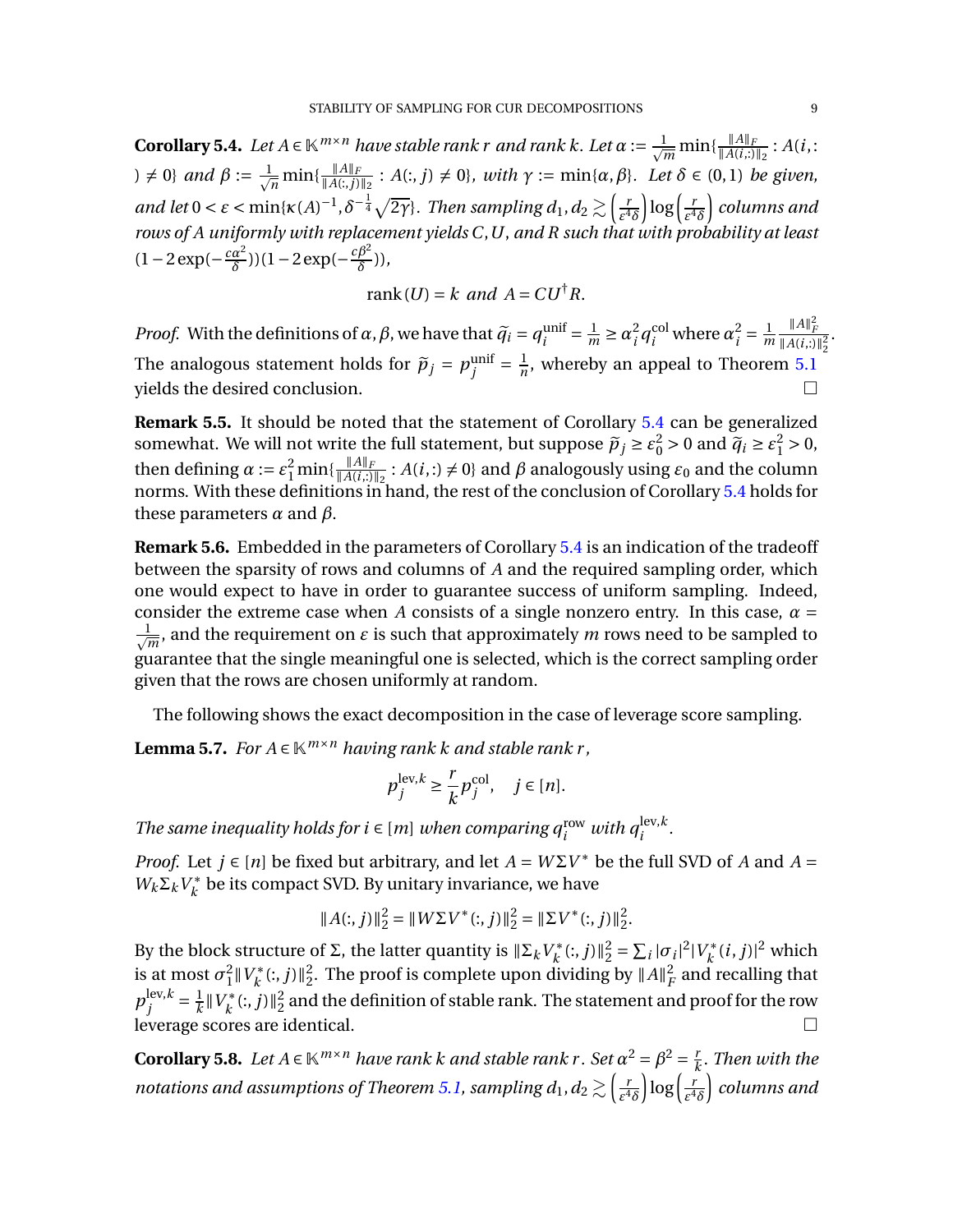*rows of A independently with replacement according to leverage scores,*  $p_j^{\text{lev},k}$  *and*  $q_i^{\text{lev},k}$ *yields*

$$
rank(U) = k \ and \ A = CU^{\dagger} R
$$

*with probability at least* (1 – 2 exp(– $\frac{cr}{k^2}$  $\frac{cr}{k\delta})^2$ .

*Proof.* Apply the conclusion of Lemma [5.7](#page-8-1) in the statement of Theorem [5.1.](#page-7-0)  $\Box$ 

5.3. **Random Sampling of Noisy Matrices.** We now turn to analyzing what happens when we observe a noisy version of a low-rank matrix; i.e., we see  $\tilde{A} = A + E$  where A is low rank, but *E* is some noise matrix. The primary question we ask is: if we select columns and rows  $\tilde{C} = \tilde{A}(:,J)$  and  $\tilde{R} = \tilde{A}(I,:)$  via a probability distribution determined by  $\tilde{A}$ , can we succeed in obtaining a valid CUR decomposition of the underlying low-rank part, *A*. That is, if  $C = A(:, J)$  and  $R = A(I,:)$ , do we have  $A = CU^{\dagger}R$ ?

First, regard that Corollary [5.4](#page-8-0) implies an affirmative answer to this question as uniform sampling doesn't see the difference between  $\widetilde{A}$  and  $A$ . However, we may obtain another kind of stability from Theorem [5.1](#page-7-0) in this vein.

Suppose that  $\widetilde{p}_j^{\mathrm{col}}$  $\hat{g}^{\text{col}}_j = \frac{\|\widetilde{A}(:,j)\|^2_2}{\|\widetilde{A}\|^2_F}$ , and similarly for  $\widetilde{q}^{\text{row}}_i$  $i^{\text{row}}$ . Then via the same calculation as was done for the stable rank of  $\widetilde{A}$  compared with that of  $A$ , we have

<span id="page-9-0"></span>(1) 
$$
\widetilde{q}_{i}^{\text{row}} = \frac{\|\widetilde{A}(i,:)\|_{2}^{2}}{\|\widetilde{A}\|_{F}^{2}} \ge \left(\frac{1 - \frac{\|E(i,:)\|_{2}}{\|A(i,:)\|_{2}}}{1 + \frac{\|E\|_{F}}{\|A\|_{F}}}\right)^{2} \frac{\|A(i,:)\|_{2}^{2}}{\|A\|_{F}^{2}} =: \beta_{i}^{2} q_{i}^{\text{row}},
$$

<span id="page-9-1"></span>(2) 
$$
\widetilde{p}_j^{\text{col}} \ge \left(\frac{1 - \frac{\|E(:,j)\|_2}{\|A(:,j)\|_2}}{1 + \frac{\|E\|_F}{\|A\|_F}}\right)^2 p_i^{\text{col}} =: \alpha_j^2 p_j^{\text{col}}.
$$

In the event that a row or column of *A* is identically 0, then we set  $\alpha_j$  or  $\beta_i$  to be 1 by convention. Note that to apply Theorem [5.1,](#page-7-0) we must require that no column or row of  $\tilde{A}$ can be 0 when the corresponding column or row of *A* is nonzero. Otherwise, there would be some *i* or *j* for which  $\beta_i = 0$  or  $\alpha_j = 0$ , whereby the result would not apply.

Now we can conclude that sampling columns and rows of  $\tilde{A}$  according to column and row lengths can ensure that the underlying CUR decomposition is valid for *A* as long as *ε*,*δ* are small enough and the obstacle mentioned above is not present.

<span id="page-9-2"></span>**Corollary 5.9.** *Let*  $\widetilde{A} = A + E$  *with* A having rank k and stable rank r, and suppose that no *row or column of*  $\widetilde{A}$  is 0 unless the corresponding row or column of A is 0. Let  $\widetilde{q}^{\text{row}}_i$  $\widetilde{p}_j^{\text{col}}$ *j* ,*α<sup>j</sup>* ,*β<sup>i</sup> be as in* [\(1\)](#page-9-0), [\(2\)](#page-9-1), and set  $\alpha = \min \alpha_j$  and  $\beta = \min \beta_i$ . Then with the notations and assump-*tions of Theorem [5.1,](#page-7-0) sampling columns of*  $\widetilde{A}$  *independently with replacement according to the given probabilities yields I and J such that if*  $C = A(:, J), U = A(I, J),$  *and*  $R = A(I,:)$ *, then*

$$
rank(U) = k \ and \ A = CU^{\dagger} R
$$

*with high probability.*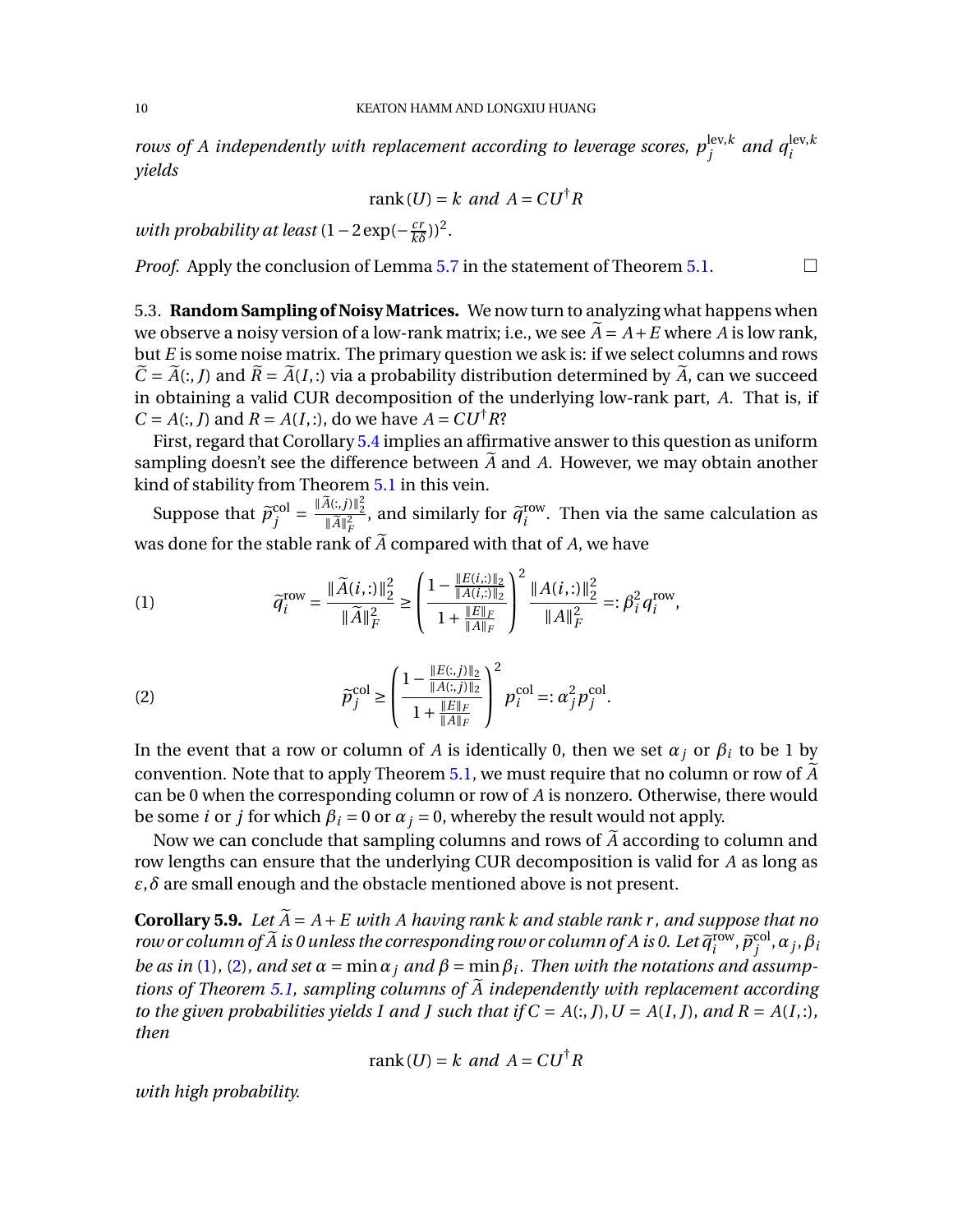As a practical note on using this corollary, one could try to estimate the signal-to-noise ratio to obtain an estimate for the values  $\alpha_j$  and  $\beta_i$  in the above expressions. This would then give an indication of how to choose *ε*,*δ*.

**Remark 5.10.** One application of Corollary [5.9](#page-9-2) is to perturbation bounds given in [\[20\]](#page-16-9). Therein, it was shown that  $||A-\widetilde{C}\widetilde{U}^{\dagger}\widetilde{R}|| \leq ||A-CU^{\dagger}R|| + O(||E||)$  where  $||\cdot||$  was any Schatten *p*–norm. Corollary [5.9](#page-9-2) thus implies that with high probability, sampling noisy columns and rows of  $\tilde{A}$  according to their lengths yields  $||A-\tilde{C}\tilde{U}^{\dagger}\tilde{R}|| = O(||E||)$  with high probability (see [\[20\]](#page-16-9) for more detailed estimates of the error in terms of  $||E||$ ).

5.4. **Deterministic Sampling of Noisy Matrices.** Proposition [4.1](#page-5-1) shows that the DEIM algorithm recovers a low-rank matrix exactly. Here, we will analyze the stability of DEIM in the vein of the previous subsection and give a quantitative relationship between the underlying low-rank matrix and the noise.

**Proposition 5.11.** *Let*  $\widetilde{A} = A + E$  *with*  $A$  *having rank k. Let*  $A = W_k \Sigma_k V_k^*$ *k and denote by*  $\widetilde{A}_k = \widetilde{W}_k \widetilde{\Sigma}_k \widetilde{V}_k^*$  the truncated SVD of  $\widetilde{A}$ . Suppose that  $I \subset [m], J \subset [n]$  are chosen by DEIM *algorithm on*  $\widetilde{W}_k$  *and*  $\widetilde{V}_k$  *respectively, and set*  $C = A(:, J)$ *,*  $R = A(I,:)$ *<i>, and*  $U = A(I, J)$ *. If*  $\sigma_k(A) \geq \left(1 + 2^k \sqrt{\frac{\max\{nk,mk\}}{3}}\right)$ 3  $\left\|E\right\|_2$ , then  $A = CU^{\dagger}R$ .

*Proof.* Let  $\widetilde{A} = \widetilde{W} \widetilde{\Sigma} \widetilde{V}^*$  with  $\widetilde{W} = \begin{bmatrix} \widetilde{W}_k & \widetilde{W}_{\perp} \end{bmatrix}$ ,  $\widetilde{\Sigma} = \begin{bmatrix} \Sigma_k & 0 \\ 0 & \widetilde{\Sigma} \end{bmatrix}$  $0 \quad \Sigma_{\perp}$ and  $\tilde{V} = \begin{bmatrix} \tilde{V}_k & \tilde{V}_\perp \end{bmatrix}$ . Note that by an inequality due to Weyl (see, e.g., [\[16,](#page-16-15) Corollary 8.6.2]),  $\sigma_k(R) + ||E(I,:)||_2 \ge \sigma_k(\widetilde{R}) =$  $\sigma_k(\tilde{A}(I,:))$ , which is

$$
\sigma_k(\widetilde{W}(I,:)\widetilde{\Sigma}\widetilde{V}^*) = \sigma_k(\widetilde{W}(I,:)\widetilde{\Sigma})
$$
  
\n
$$
= \sigma_k([\widetilde{W}_k(I,:)\widetilde{\Sigma}_k \ \widetilde{W}_\perp(I,:)\widetilde{\Sigma}_\perp])
$$
  
\n
$$
\geq \sigma_k(\widetilde{W}_k(I,:)\widetilde{\Sigma}_k)
$$
  
\n
$$
\geq \sigma_k(\widetilde{W}_k(I,:))\sigma_k(\widetilde{A}).
$$

Thus, by [\[28,](#page-17-5) Lemma 4.4], we have  $\sigma_k(R) \ge \sigma_k(\widetilde{W}_k(I,:))\sigma_k(\widetilde{A}) - \|E(I,:)\|_2 \ge \sqrt{\frac{3}{m}}$ *mk* 1  $\frac{1}{2^k} \sigma_k(\widetilde{A}) ||E(I,:)||_2$ . Similar, we can prove that *σk*(*C*) ≥  $\sqrt{\frac{3}{n}}$ *nk* 1  $\frac{1}{2^k} \sigma_k(\widetilde{A}) - ||E(:,J)||_2$ . Since  $\sigma_k(A) \geq (1 + \sigma_k(A))$  $2^k \sqrt{\frac{\max\{nk,mk\}}{3}}$  $\frac{dk,mk}{3}$ )  $||E||_2$ , we have  $\sigma_k(R) > 0$  and  $\sigma_k(C) > 0$  (by utilizing the fact that  $\sigma_k(\widetilde{A}) \ge$  $\sigma_k(A) - \|E\|_2$ . Hence, rank (*C*) = rank (*R*) = rank (*A*), which implies  $A = CU^{\dagger}R$  by Theorem  $3.1.$ 

# 6. STABILITY BASED ON LEVERAGE SCORES

<span id="page-10-0"></span>The previous sections gave a notion of stability of column and row sampling methods in which stability was with respect to the column and row norms. Here, we show that stability in terms of leverage scores may also be obtained. We note that these notions of stability appear to not follow from one another, but rather from quite different techniques, and so we present both notions here and leave it to the reader to choose the appropriate result for their purposes.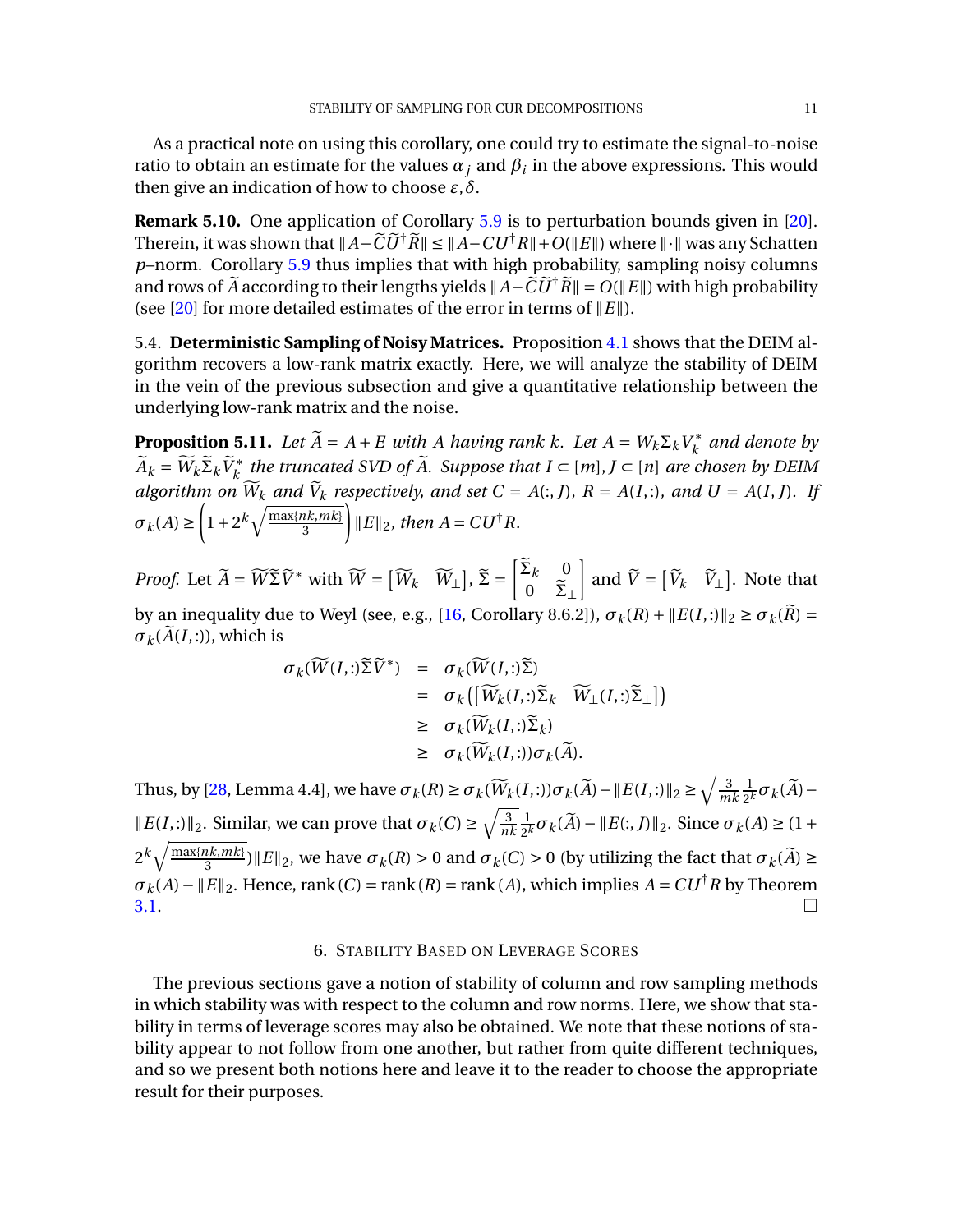A strong notion of stability comes from the following theorem of Yang et. al. [\[33\]](#page-17-7). To state their result, we need the following quantity:

$$
c(\widetilde{p}):=\max_{j\in[n]}\frac{p_j^{\text{lev},k}}{\widetilde{p}_j}.
$$

The following is a special case of [\[33,](#page-17-7) Theorem 1].

**Theorem 6.1.** Let  $A \in \mathbb{K}^{m \times n}$  have rank  $k, \delta \in (0, 1)$ , and suppose  $C \in \mathbb{K}^{m \times \ell}$  is a column sub*matrix whose*  $\ell$  *columns are sampled from* [*n*] *independently with replacement according to probabilities*  $\tilde{p}$ *. Then with probability*  $1 - e^{-\frac{1}{\delta}} - 2k \exp(-\frac{\ell}{8kc})$  $8kc(\widetilde{p})$ )*, A* = *CC*†*A, hence* rank  $(C) = k$ .

Of course one may obtain a guarantee that  $A = CU^{\dagger}R$  via the obvious method as was done above.

Now we may deduce stability of CUR decompositions from leverage score sampling as follows.

<span id="page-11-0"></span>**Corollary 6.2.** *Suppose*  $A \in \mathbb{K}^{m \times n}$  *has rank k. Let*  $\delta \in (0,1)$ *, and suppose that there exists*  $\beta_1, \beta_2 \in (0, 1]$  *such that*  $\widetilde{p}_j \ge \beta_1 p_j^{\text{lev}, k}$  $\int_{j}^{\text{lev},k}$  for all  $j \in [n]$  and  $\widetilde{q}_i \geq \beta_2 q_i^{\text{lev},k}$  $i$ <sup>lev,*k*</sup> for all i ∈ [m]. Let

$$
\ell_t = \frac{8}{\beta_i} \left( \log(2k) + \frac{1}{\delta} \right) k, \quad t = 1, 2.
$$

*If*  $C \in \mathbb{K}^{m \times \ell_1}$  is a column submatrix of A whose columns are sampled from [n] indepen*dently with replacement according to probabilities*  $\tilde{p}$ , and  $R \in \mathbb{K}^{\ell_2 \times n}$  *is a row submatrix of*<br>A whose rows are sampled from  $[m]$  independently with replacement according to  $\tilde{a}$ , then *A whose rows are sampled from* [*m*] *independently with replacement according to q, then* <sup>e</sup> *with probability at least*  $(1 - 2e^{-\frac{1}{\delta}})^2$ ,  $A = CU^{\dagger}R$ .

*Proof.* The assumption on the probability distributions ensures that  $c(\tilde{p}) \leq \beta_1^{-1}$ <br>ilorly for the row sampling distribution. Thus the probability of success of col- $_1^{-1}$ , and similarly for the row sampling distribution. Thus the probability of success of column sam- $\frac{\ell \beta_1}{\beta}$  pling is at least 1−*e*<sup>- $\frac{1}{\delta}$ </sup>−2*k* exp $\left(-\frac{\ell \beta_1}{8k c(3)}\right)$  $8kc(\widetilde{p})$ ), and a similar change of success for row sampling. The choice of  $\ell_1, \ell_2$  ensures that these success probabilities are each at least  $1 - 2e^{-\frac{1}{\delta}},$ which implies the result.

Note that one can easily state a result similar to Corollary [6.2](#page-11-0) under the assumption that  $\tilde{p}_j$ ,  $\tilde{q}_i \ge \beta > 0$  as was mentioned in Remark [5.5.](#page-8-2) The terms  $\beta_1$ ,  $\beta_2$  will then be related to the Larger Secret of A. Additionally the applying of [22] is stronger than that used for to the Leverage Scores of *A*. Additionally, the analysis of [\[33\]](#page-17-7) is stronger than that used for proving stability in terms of column and row lengths, and admits a better sampling order for the latter probabilities in some cases. Indeed, we have the following.

<span id="page-11-1"></span>**Lemma 6.3.** *Suppose*  $A ∈ K<sup>m×n</sup>$  *has rank k and stable rank r. Then* 

$$
p_j^{\text{col}} \ge \frac{k}{r\kappa(A)^2} p_j^{\text{lev},k}, \quad j \in [n],
$$

and the same inequality holds for  $i \in [m]$  relating  $q_i^{\text{row}}$  to  $q_i^{\text{lev},k}$ .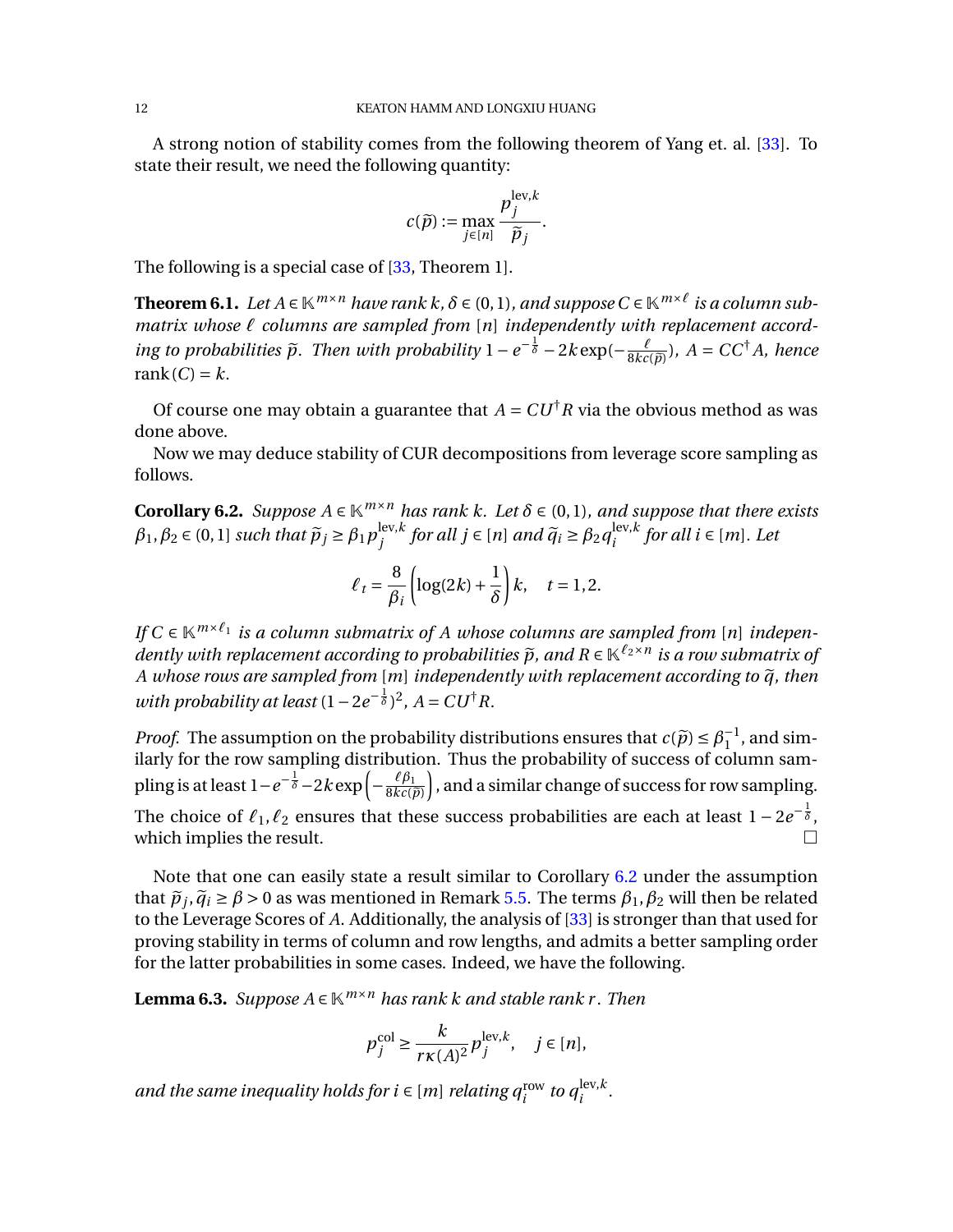*Proof.* Similar to the proof of Lemma [5.7,](#page-8-1) we have that  $||A(:, j)||_2^2 = \sum_i |\sigma_i|^2 |V_k^*|$  $(k, j)|^2 \geq$  $\sigma^2_{\it k}$  $\frac{2}{k}$  *W*<sup>\*</sup><sub>*k*</sub>  $\chi_k^*(:,\,j)\|_2^2$  $\frac{2}{2}$ . This implies that

$$
p_j^{\text{col}} \ge k \frac{\sigma_k^2 \sigma_1^2}{\sigma_1^2 \|A\|_F^2} p_j^{\text{lev},k} = \frac{k}{r \kappa(A)^2} p_j^{\text{lev},k}.
$$

<span id="page-12-1"></span>**Corollary 6.4.** *Suppose*  $A \in \mathbb{K}^{m \times n}$  *has rank k and stable rank r, and let*  $\delta \in (0,1)$ *. Then*  $sampling8r\kappa(A)^{2}(\log(2k)+\frac{1}{\delta})$ *δ* ) *columns and rows independently with replacement according to*  $p_j^{\text{col}}$  *and*  $q_i^{\text{row}}$ *, respectively, yields*  $A = CU^\dagger R$  *with probability at least* (1 – 2*e*<sup>- $\frac{1}{\delta}$ )<sup>2</sup>.</sup>

*Proof.* Use the conclusion of Lemma [6.3](#page-11-1) in Corollary [6.2.](#page-11-0) □

Note that the sampling order given by Corollary [6.4](#page-12-1) is typically better than that of Theorem [4.2](#page-6-0) (cf. Remark [5.2\)](#page-7-2).

## 7. SAMPLING GUARANTEES FOR SUBSPACE CLUSTERING

<span id="page-12-0"></span>Here we give an application of the sampling methods described in the previous subsections to the *Subspace Clustering Problem* [\[31\]](#page-17-8). In many applications, including motion segmentation [\[7\]](#page-16-16), facial recognition [\[3\]](#page-16-17), and cryo-electron microscopy [\[18\]](#page-16-18), data is wellmodeled to lie on or near a union of low-dimensional subspaces in the ambient space. That is, given data *A* ∈  $\mathbb{K}^{m \times n}$  consists of columns that lie in  $\mathcal{U} = \bigcup_{i=1}^{\ell} S_i$  where each  $S_i$  is an affine subspace of  $K^m$ . The goal is to cluster data according to the subspaces, i.e., to find an assignment function

$$
\Pi
$$
:  $[n] \rightarrow [\ell]$ , such that  $\Pi(i) = j$  iff  $a_i \in S_j$ .

Assuming enough data from each subspace is contained in *A* to uniquely determine the subspace, the assignment function then allows one to obtain a basis for each subspace from the partition by, e.g., Principal Component Analysis.

Matrix factorization methods have been used to good effect in solving the Subspace Clustering Problem [\[1,](#page-16-19) [2,](#page-16-20) [7\]](#page-16-16) as have associated low-rank based optimization methods [\[13,](#page-16-21) [22\]](#page-16-22). In particular, it is known that under certain subspace configurations, the truncated SVD, any basis factorization with basis vectors coming from the subspaces  $S_i$ , and CUR decompositions can all be used to give a valid clustering of the data. For a longer discussion, the reader may consult [\[1\]](#page-16-19). Here we illustrate how random sampling may be used to guarantee a CUR-based solution to the subspace clustering problem.

To state our results, let us start with some definitions. First of all, without loss of generality, we may assume the subspaces are linear (given affine subspaces of  $K^m$ , one may consider the linear subspaces of  $K^{m+1}$  spanned by the elements of  $S_i$  in homogeneous coordinates). A collection *B* of points in a subspace of dimension *d* are called *generic* provided any collection of *d* points from *B* are linearly independent. A collection of subspaces  $\{S_1,\ldots,S_\ell\}$  of  $\mathbb{K}^n$  is said to be *independent* provided  $\dim(\sum_{i=1}^\ell S_i) = \sum_{i=1}^\ell \dim(S_i) \leq \ell$ *n*. Given a collection of data *A* from  $\mathcal{U} = \bigcup_{i=1}^{\ell} S_i$ , a matrix *W* is called a *clustering matrix* if  $W_{i,j} \neq 0$  if and only if  $a_i$  and  $a_j$  are in the same subspace. Finally, by |*A*|, we mean the matrix whose entries are the absolute values of the entries of *A*. The main theorem of [\[1\]](#page-16-19)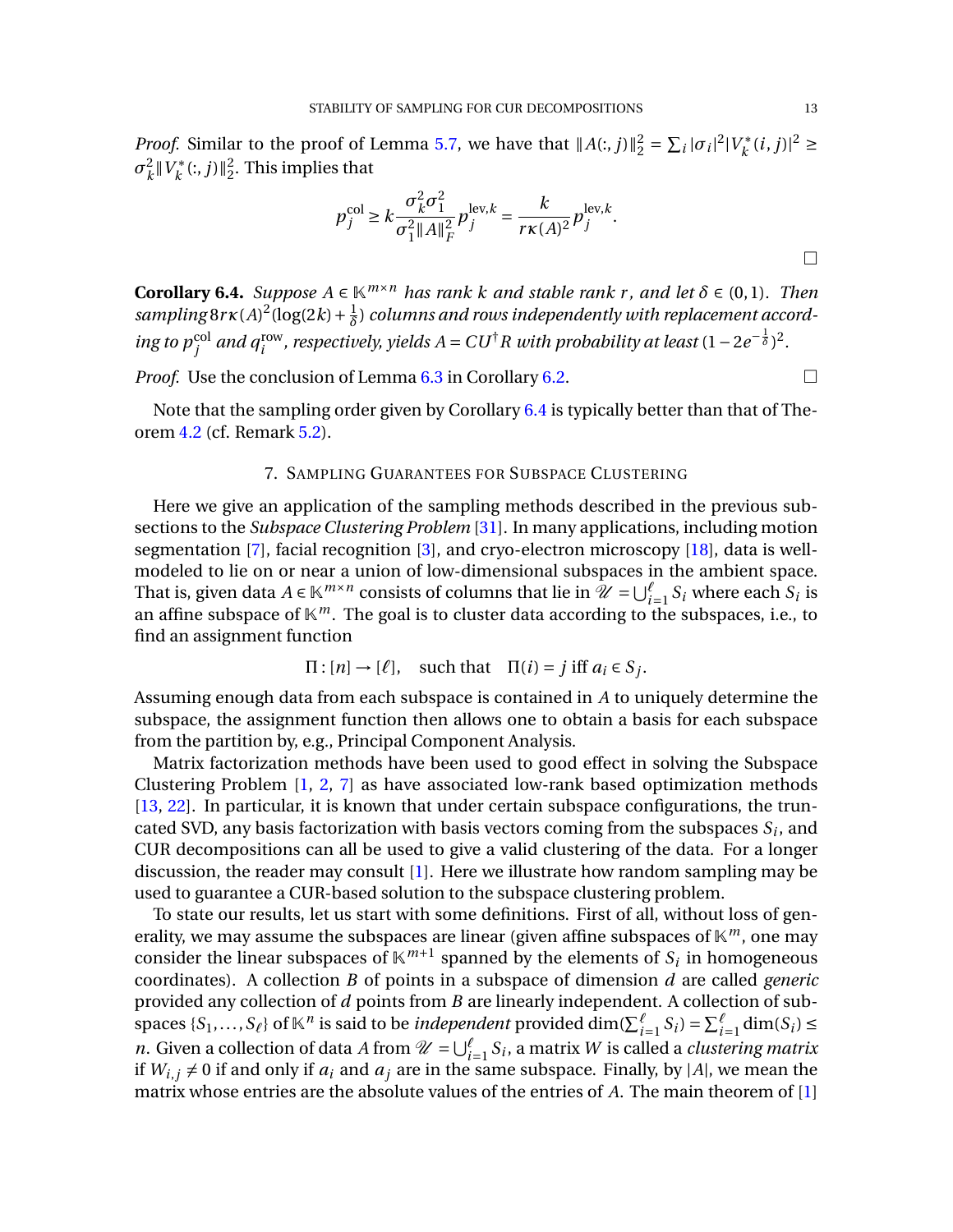is the following, which states that any valid CUR decomposition of subspace data under certain assumptions gives rise to a clustering matrix for the data.

<span id="page-13-3"></span>**Theorem 7.1** ([\[1,](#page-16-19) Theorem 2]). *Suppose that*  $A \in \mathbb{K}^{m \times n}$  *has columns which come from a* union of linear subspaces  $\mathcal{U} = \bigcup_{i=1}^\ell S_i$  which are independent, and the data from each sub*space is generic. Let*  $d_{\text{max}} = \text{maxdim}(S_i)$ *. Let*  $A = CU^{\dagger}R =: CY$  *be any CUR decomposition of A, and let*  $Q := |Y^*Y|$ *. Then*  $Q^{d_{\text{max}}}$  *is a clustering matrix for A.* 

<span id="page-13-0"></span>**Corollary 7.2.** *Let A be as in Theorem [7.1,](#page-13-3) and suppose that columns and rows of A are sampled according to Theorem [4.2.](#page-6-0) Then with high probability,*  $A = CU^{\dagger}R$ *, and*  $Q^{\d{d_{\text{max}}}}$  *defined as in Theorem [7.1](#page-13-3) is a clustering matrix for A.*

# 8. SUMMARY OF COMPLEXITIES

<span id="page-13-1"></span>Having discussed several deterministic and randomized column sampling schemes, it is pertinent to illustrate the advantages and drawbacks of each method. The following table shows sampling complexities (i.e., how many columns and rows must be sampled) as well as the overall algorithmic complexity which takes into account the cost of forming the probability distributions but does not account for forming the matrix  $U^{\dagger}$  or for the multiplication  $CU^{\dagger}R$  since this is the same over all of the results above.

| Sampling                                                               | # Rows                                                          | $# \text{Cols}$                                                 | Success Prob                     | Complexity           | Ref       |
|------------------------------------------------------------------------|-----------------------------------------------------------------|-----------------------------------------------------------------|----------------------------------|----------------------|-----------|
| $p_i^{\text{unif}}, q_i^{\text{unif}}$                                 | $\frac{r}{\epsilon^4\delta}\log(\frac{r}{\epsilon^4\delta})$    | $\frac{r}{\epsilon^4\delta}\log(\frac{r}{\epsilon^4\delta})$    | $(1 - 2e^{-c\gamma^2/\delta})^2$ | O(1)                 | Cor 5.4   |
| $p_i^{\text{col}}, q_i^{\text{col}}$                                   | $\frac{r}{\epsilon^4 \delta} \log(\frac{r}{\epsilon^4 \delta})$ | $\frac{r}{\epsilon^4 \delta} \log(\frac{r}{\epsilon^4 \delta})$ | $(1-2e^{-c/\delta})^2$           | O(mn)                | Thm $4.2$ |
| $p_i^{\text{col}}, q_i^{\text{col}}$                                   | $r\kappa(A)^2(\log(k)+\frac{1}{\delta})$                        | $\overline{r\kappa(A)^2(\log(k)+\frac{1}{\delta})}$             | $(1 - 2e^{-c/\delta})^2$         | O(mn)                | Cor 6.4   |
| $\lbrack \text{lev},k \rbrack$ $\lbrack \text{lev},k \rbrack$<br>$q_i$ | $\overline{\varepsilon^2 \delta}$                               | $\overline{\varepsilon^2 \delta}$                               | $1 - e^{-1/\delta}$              | O(SVD(A, k))         | $[12]$    |
| $p^{\text{lev},k}, q^{\text{lev},k}$                                   | $k\log(k) + \frac{k}{\delta}$                                   | $k\log(k) + \frac{k}{5}$                                        | $(1-2e^{-1/\delta})^2$           | O(SVD(A, k))         | $[33]$    |
| <b>DEIM-CUR</b>                                                        |                                                                 |                                                                 |                                  | $O(SVD(A, k) + k^4)$ | [28]      |
| <b>RRQR-CUR</b>                                                        | k                                                               | κ                                                               |                                  | O(RRQR(A))           | $[32]$    |

TABLE 1. Table summarizing sampling complexities for different algorithms.

Note that the asymptotic complexity for SVD(*A*,*k*) and RRQR(*A*) are both *O*(*mnk*).

# 9. PROOF OF THEOREM [4.2](#page-6-0)

<span id="page-13-2"></span>To supply the proof, we first need some simple lemmas including the following that is derived from the proof of [\[27,](#page-17-2) Theorem 1.1]. In what follows, by *rescaled rows* of *A*, we mean that a row in  $\hat{R}$  in subsequent results corresponds to a row of  $\hat{A}$ , whose *i*–th row is  $\underline{\|A\|_F}$  $\frac{\|A\|_F}{\overline{d}\|A(i,:)\|_2}A(i,:)$ . Rescaled columns of  $\hat{A}$  are defined analogously.

<span id="page-13-4"></span>**Proposition 9.1** ([\[27\]](#page-17-2)). Let  $A \in \mathbb{K}^{m \times n}$  have stable rank r. Let  $\varepsilon, \delta \in (0, 1)$ *, and let*  $d \in [m]$ *satisfy*

$$
d \gtrsim \left(\frac{r}{\varepsilon^4 \delta}\right) \log \left(\frac{r}{\varepsilon^4 \delta}\right).
$$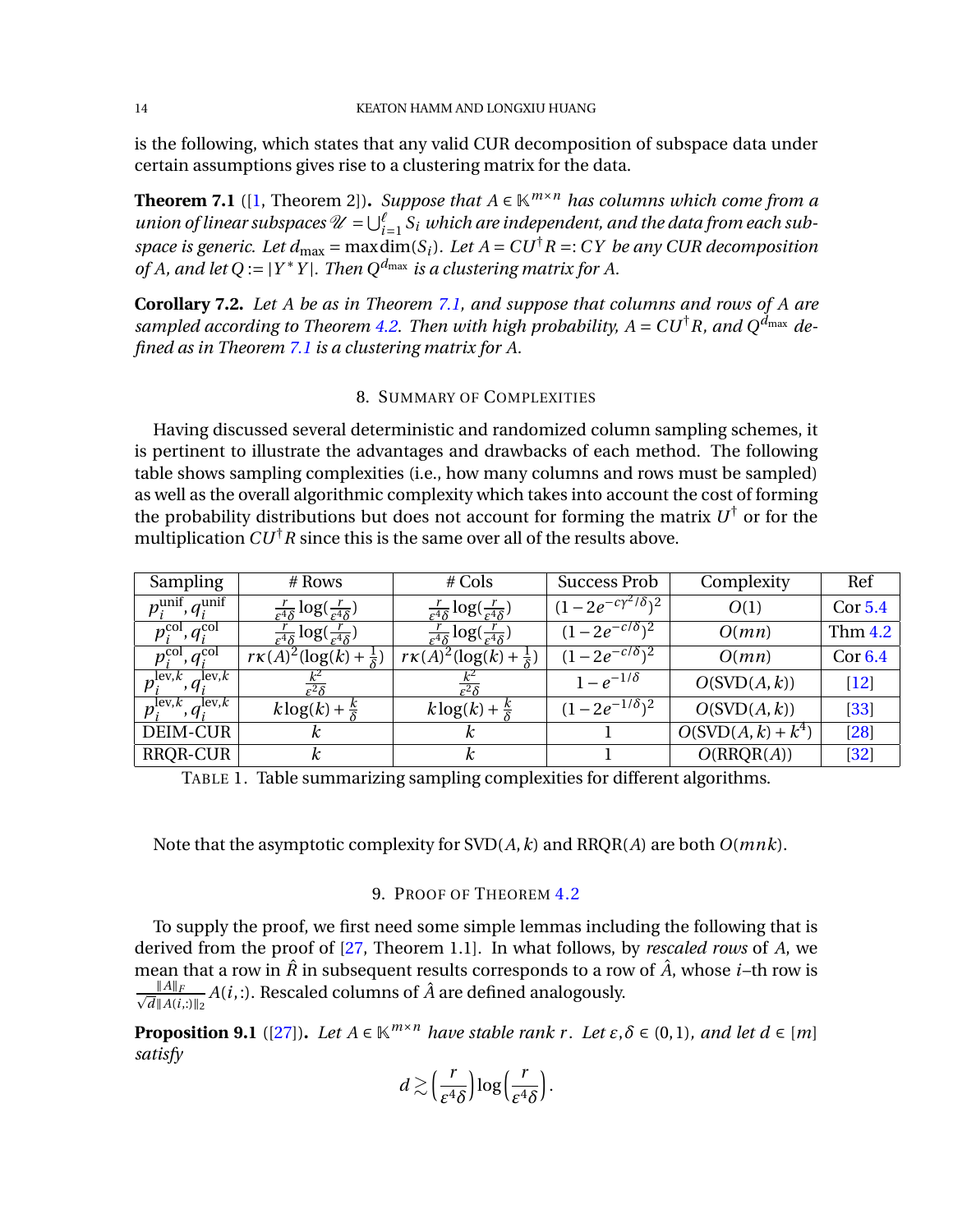*Consider a d*  $\times$ *n* matrix  $\hat{R}$ , which consists of d rescaled rows of A picked independently with *replacement according to*  $q_i^{\text{row}}$ *. Then with probability at least*  $1 - 2 \exp(-c/\delta)$ *,* 

$$
||A^*A - \hat{R}^*\hat{R}||_2 \le \frac{\varepsilon^2}{2} ||A||_2^2.
$$

*Proof of Theorem [4.2](#page-6-0).* Note that by Theorem [3.1](#page-3-1) it suffices to show that rank  $(C) = \text{rank}(R) =$ *k*. To utilize Proposition [9.1,](#page-13-4) let *C*ˆ and *R*ˆ be rescaled versions of *C* and *R*, respectively, and note that rank  $(\hat{R})$  = rank  $(R)$  and rank  $(\hat{C})$  = rank  $(C)$ . By Proposition [9.1](#page-13-4) and the assumption on *ε*, with probability at least  $1 - 2$  exp( $-c/δ$ ) the following holds:

(3) 
$$
\|A^*A - \hat{R}^*\hat{R}\|_2 \le \frac{\varepsilon^2}{2} \|A\|_2^2 < \frac{1}{2}\sigma_k^2(A) < \sigma_k^2(A).
$$

Therefore rank  $(\hat{R}) \ge k$ . In addition, rank  $(\hat{R}) \le rank(A) = k$ , hence equality holds.

Using the same argument again, we can conclude that with probability at least 1 −  $2 \exp(-c/\delta)$ , rank $(\hat{C}) = k$ . Thus with probability at least  $(1 - 2 \exp(-c/\delta))^2$ , rank $(C) =$ rank  $(R) = k$ , and so  $A = CU^{\dagger}R$ . The moreover statement follows from the fact that repeated columns and rows do not affect the validity of the statement  $A = CU^{\dagger}R$  as mentioned subsequent to Theorem [3.1.](#page-3-1)

#### 10. PROOF OF THEOREM [5.1](#page-7-0)

<span id="page-14-0"></span>To prove the main stability theorem for sampling, we first need the following modification of Proposition [9.1.](#page-13-4)

<span id="page-14-1"></span>**Theorem 10.1.** *Let*  $A \in \mathbb{K}^{m \times n}$  *be fixed and have stable rank r. Suppose that*  $\tilde{q}$  *is a probability distribution satisfying*  $\widetilde{q}_i \geq \alpha_i^2$ *i q row*  $\int_{i}^{row}$  *for all i*  $\in$  [*m*] *for some constants*  $\alpha_i$  > 0 *(with the convention that*  $\alpha_i = 1$  *if*  $A(i,:) = 0$ *). Let*  $\alpha := \min \alpha_i$ ,  $\delta \in (0,1)$ *, and let*  $0 < \varepsilon < \delta^{-\frac{1}{4}}$  $\omega$ 2*α.Let*  $d ∈ [m]$  *satisfy* 

$$
d \gtrsim \Big(\frac{r}{\varepsilon^4\delta}\Big) \log \Big(\frac{r}{\varepsilon^4\delta}\Big),
$$

*and let*  $\hat{R}$  *be a d*  $\times$  *n matrix consisting of rescaled rows of A chosen independently with replacement according to*  $\tilde{q}$ *. Then with probability at least*  $1 - 2 \exp(-\frac{c\alpha^2}{\delta})$ *δ* )

$$
||A^*A - \hat{R}^*\hat{R}||_2 \le \frac{\varepsilon^2}{2} ||A||_2^2.
$$

The proof of Theorem [10.1](#page-14-1) requires a simple modification of the proof of the main theorem in [\[27\]](#page-17-2). For completeness, we give the proof here; the first ingredient is the following.

<span id="page-14-2"></span>**Theorem 10.2** ([\[27,](#page-17-2) Theorem 3.1]). Let y be a random vector in  $K^n$  which is uniformly *bounded almost everywhere, i.e.*  $||y||_2 \leq M$ . Assume for normalization that  $||E(y \otimes y)||_2 \leq 1$ . *Let y*1,..., *y<sup>d</sup> be independent copies of y. Let*

$$
a:=C_0\sqrt{\frac{\log d}{d}}M.
$$

*Then*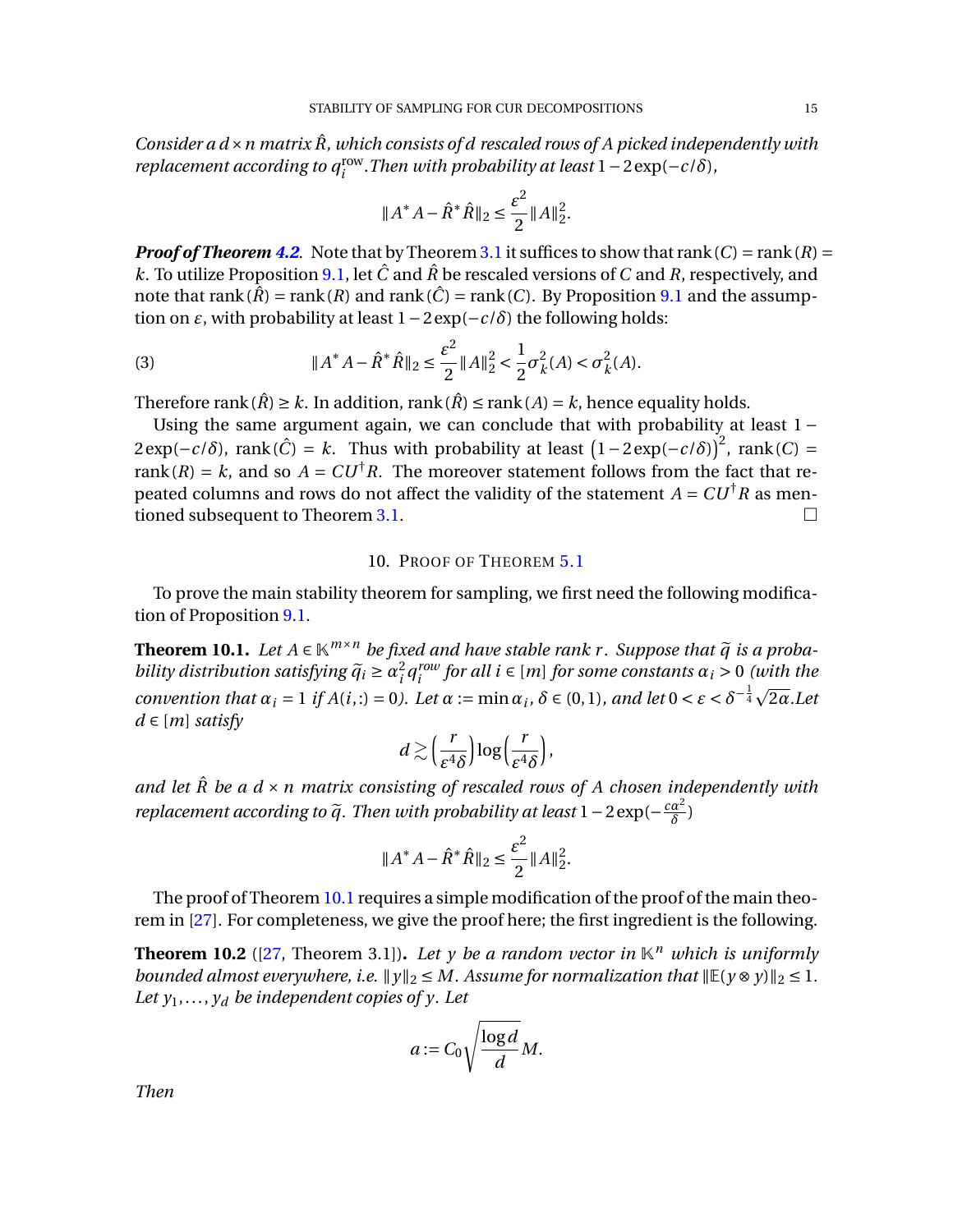*(i) If a* < 1*, then*

$$
\mathbb{E}\left\|\frac{1}{d}\sum_{i=1}^d y_i\otimes y_i - \mathbb{E}(y\otimes y)\right\|_2 \leq a;
$$

*(ii) For every*  $t \in (0, 1)$ *,* 

$$
\mathbb{P}\left\{\left\|\frac{1}{d}\sum_{i=1}^d y_i\otimes y_i - \mathbb{E}(y\otimes y)\right\|_2 > t\right\} \leq 2\exp(-ct^2/a^2).
$$

Note that Theorem [10.2](#page-14-2) was proved in [\[27\]](#page-17-2) for  $K = \mathbb{R}$ , but the proof is valid without change for complex vectors, which we need for our application [\[26\]](#page-17-9).

*Proof of Theorem [10.1.](#page-14-1)* Without loss of generality, suppose that  $||A||_2 = 1$ . Let  $x_i$  be the rows of *A* so that  $A^*A = \sum_{i=1}^m x_i \otimes x_i$ . Define the random vector *y* via

$$
\mathbb{P}\left(y=\frac{1}{\sqrt{\widetilde{p}_i}}x_i\right)=\widetilde{p}_i.
$$

Note that by assumption on  $\tilde{p}$ ,  $\mathbb{P}(y = x_i) = 0$  only if  $x_i = 0$ . Let  $y_1, \ldots, y_d$  be independent conjectively and let  $\hat{A}$  be the matrix whose rows are  $\hat{A}$ ,  $\hat{A}$ . Then we have  $\hat{A}^* \hat{A} = \hat{A} \nabla d$ ,  $\$ copies of *y*, and let  $\hat{A}$  be the matrix whose rows are  $\frac{1}{\sqrt{2}}$  $\frac{1}{d}y_i$ . Then we have  $\hat{A}^*\hat{A} = \frac{1}{d}$  $\frac{1}{d}$  $\sum_{i=1}^{d}$   $y_i$  ⊗  $y_i$ , and  $E(y \otimes y) = A^* A$ ; indeed

$$
\mathbb{E}(y \otimes y) = \sum_{i=1}^{m} \frac{1}{\sqrt{\widetilde{p}_i}} x_i \otimes \frac{1}{\sqrt{\widetilde{p}_i}} x_i \widetilde{p}_i = \sum_{i=1}^{m} x_i \otimes x_i = A^* A.
$$

Now by assumption on  $\tilde{p}$ , we may choose

$$
||y||_2 = \frac{||x_i||_2}{\alpha_i ||x_i||_2} ||A||_F \le \frac{1}{\alpha} ||A||_F = \frac{\sqrt{r}}{\alpha} =: M.
$$

Applying Theorem [10.2](#page-14-2) with the assumption on *d* yields (as in [\[27\]](#page-17-2)) p

$$
a = \frac{1}{\alpha} C \left( \frac{\log d}{d} r \right)^{\frac{1}{2}} \le \frac{\varepsilon^2 \sqrt{\delta}}{2\alpha}.
$$

This quantity is thus bounded by 1 provided  $\frac{\varepsilon^2 \sqrt{2}}{2}$ *δ*  $\frac{\sqrt{\delta}}{2} < \alpha$ . In this event, Theorem [10.2](#page-14-2) (*ii*) implies that if  $t = \frac{\varepsilon^2}{2}$  $\frac{2}{2}$ , then

$$
||A^*A - \hat{A}^*\hat{A}||_2 \le \frac{\varepsilon^2}{2}
$$

with probability at least 1 −2 exp(− *cα* 2 *δ* ). Note also that by the assumption on *ε*,*δ*, and *α*, we have *<sup>α</sup>* 2  $\frac{x^2}{\delta}$  >  $\frac{\varepsilon^4}{4}$  $\frac{e^4}{4}$ , whence the given event holds with probability at least 1−2 exp( $-c\epsilon^4$ ).  $\Box$ *Proof of Theorem [5.1.](#page-7-0)* The proof is the same as that of Theorem [4.2](#page-6-0) *mutatis mudandis*, where one applies Theorem [10.1](#page-14-1) rather than Theorem [9.1](#page-13-4) to conclude that *C* and *R* have rank  $k$ .

## ACKNOWLEDGEMENTS

K. H. is partially supported by the National Science Foundation TRIPODS program, grant number NSF CCF–1740858. LX.H is partially supported by NSF CAREER DMS 1348721 and NSF BIGDATA 1740325.

$$
^{16}
$$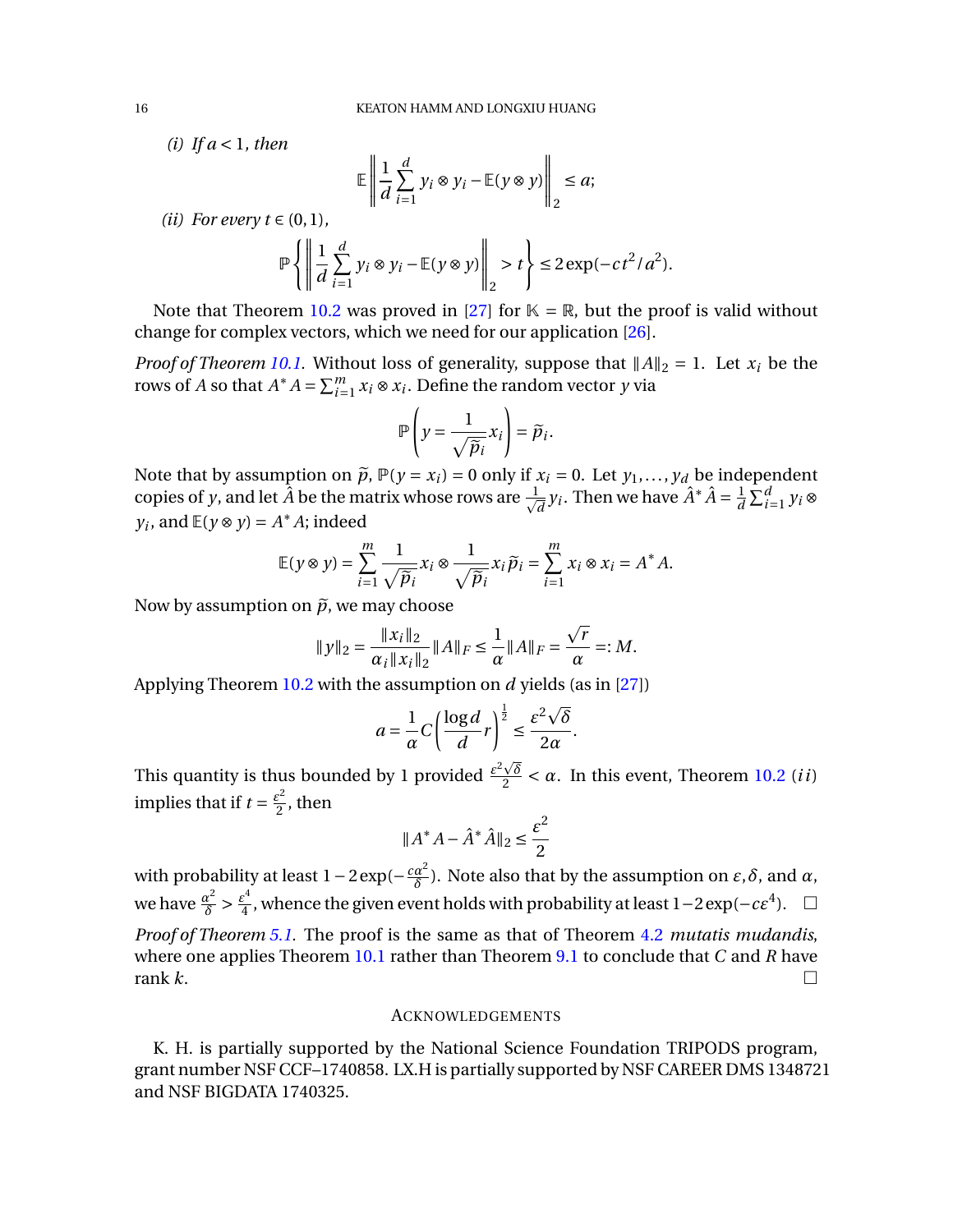#### **REFERENCES**

- <span id="page-16-19"></span>[1] Akram Aldroubi, Keaton Hamm, Ahmet Bugra Koku, and Ali Sekmen. CUR decompositions, similarity matrices, and subspace clustering. Frontiers in Applied Mathematics and Statistics, 4:65, 2019.
- <span id="page-16-20"></span>[2] Akram Aldroubi, Ali Sekmen, Ahmet Bugra Koku, and Ahmet Faruk Cakmak. Similarity matrix framework for data from union of subspaces. Applied and Computational Harmonic Analysis, 45(2):425–435, 2018.
- <span id="page-16-17"></span>[3] Ronen Basri and David W Jacobs. Lambertian reflectance and linear subspaces. IEEE Transactions on Pattern Analysis & Machine Intelligence, (2):218–233, 2003.
- <span id="page-16-2"></span>[4] Christos Boutsidis and David P Woodruff. Optimal CUR matrix decompositions. SIAM Journal on Computing, 46(2):543–589, 2017.
- <span id="page-16-13"></span>[5] Saifon Chaturantabut and Danny C Sorensen. Nonlinear model reduction via discrete empirical interpolation. SIAM Journal on Scientific Computing, 32(5):2737–2764, 2010.
- <span id="page-16-8"></span>[6] Jiawei Chiu and Laurent Demanet. Sublinear randomized algorithms for skeleton decompositions. SIAM Journal on Matrix Analysis and Applications, 34(3):1361–1383, 2013.
- <span id="page-16-16"></span>[7] João Paulo Costeira and Takeo Kanade. A multibody factorization method for independently moving objects. International Journal of Computer Vision, 29(3):159–179, 1998.
- <span id="page-16-12"></span>[8] Stephen Demko. Condition numbers of rectangular systems and bounds for generalized inverses. Linear Algebra and its Applications, 78:199–206, 1986.
- <span id="page-16-0"></span>[9] Jack Dongarra and Francis Sullivan. Guest editors' introduction: The top 10 algorithms. Computing in Science & Engineering, 2(1):22, 2000.
- <span id="page-16-3"></span>[10] Petros Drineas, Ravi Kannan, and Michael W Mahoney. Fast monte carlo algorithms for matrices III: Computing a compressed approximate matrix decomposition. SIAM Journal on Computing, 36(1):184–206, 2006.
- <span id="page-16-4"></span>[11] Petros Drineas and Michael W Mahoney. On the Nyström method for approximating a Gram matrix for improved kernel-based learning. Journal of Machine Learning Research, 6(Dec):2153–2175, 2005.
- <span id="page-16-5"></span>[12] Petros Drineas, Michael W Mahoney, and S Muthukrishnan. Relative-error CUR matrix decompositions. SIAM Journal on Matrix Analysis and Applications, 30(2):844–881, 2008.
- <span id="page-16-21"></span>[13] Ehsan Elhamifar and Rene Vidal. Sparse subspace clustering: Algorithm, theory, and applications.IEEE transactions on pattern analysis and machine intelligence, 35(11):2765–2781, 2013.
- <span id="page-16-10"></span>[14] Alex Gittens. The spectral norm error of the naive nystrom extension. arXiv preprint arXiv:1110.5305, 2011.
- <span id="page-16-11"></span>[15] Alex Gittens and Michael W Mahoney. Revisiting the Nyström method for improved large-scale machine learning. The Journal of Machine Learning Research, 17(1):3977–4041, 2016.
- <span id="page-16-15"></span>[16] Gene H. Golub and Charles F. van Loan. Matrix Computations. The Johns Hopkins University Press, Baltimore, fourth edition, 2013.
- <span id="page-16-6"></span>[17] Louis Guttman et al. Enlargement methods for computing the inverse matrix. The annals of mathematical statistics, 17(3):336–343, 1946.
- <span id="page-16-18"></span>[18] Ronny Hadani and Amit Singer. Representation theoretic patterns in three dimensional cryo-electron microscopy i: The intrinsic reconstitution algorithm. Annals of mathematics, 174(2):1219, 2011.
- <span id="page-16-7"></span>[19] Keaton Hamm and Longxiu Huang. Perspectives on CUR decompositions. Applied and Computational Harmonic Analysis, In Press.
- <span id="page-16-9"></span>[20] Keaton Hamm and Longxiu Huang. Perturbations of CUR decompositions. arXiv preprint arXiv:1908.08101, 2019.
- <span id="page-16-14"></span>[21] Ravindran Kannan and Santosh Vempala. Randomized algorithms in numerical linear algebra. Acta Numerica, 26:95–135, 2017.
- <span id="page-16-22"></span>[22] Guangcan Liu, Zhouchen Lin, Shuicheng Yan, Ju Sun, Yong Yu, and Yi Ma. Robust recovery of subspace structures by low-rank representation. IEEE transactions on pattern analysis and machine intelligence, 35(1):171–184, 2012.
- <span id="page-16-1"></span>[23] Michael W Mahoney and Petros Drineas. CUR matrix decompositions for improved data analysis. Proceedings of the National Academy of Sciences, 106(3):697–702, 2009.